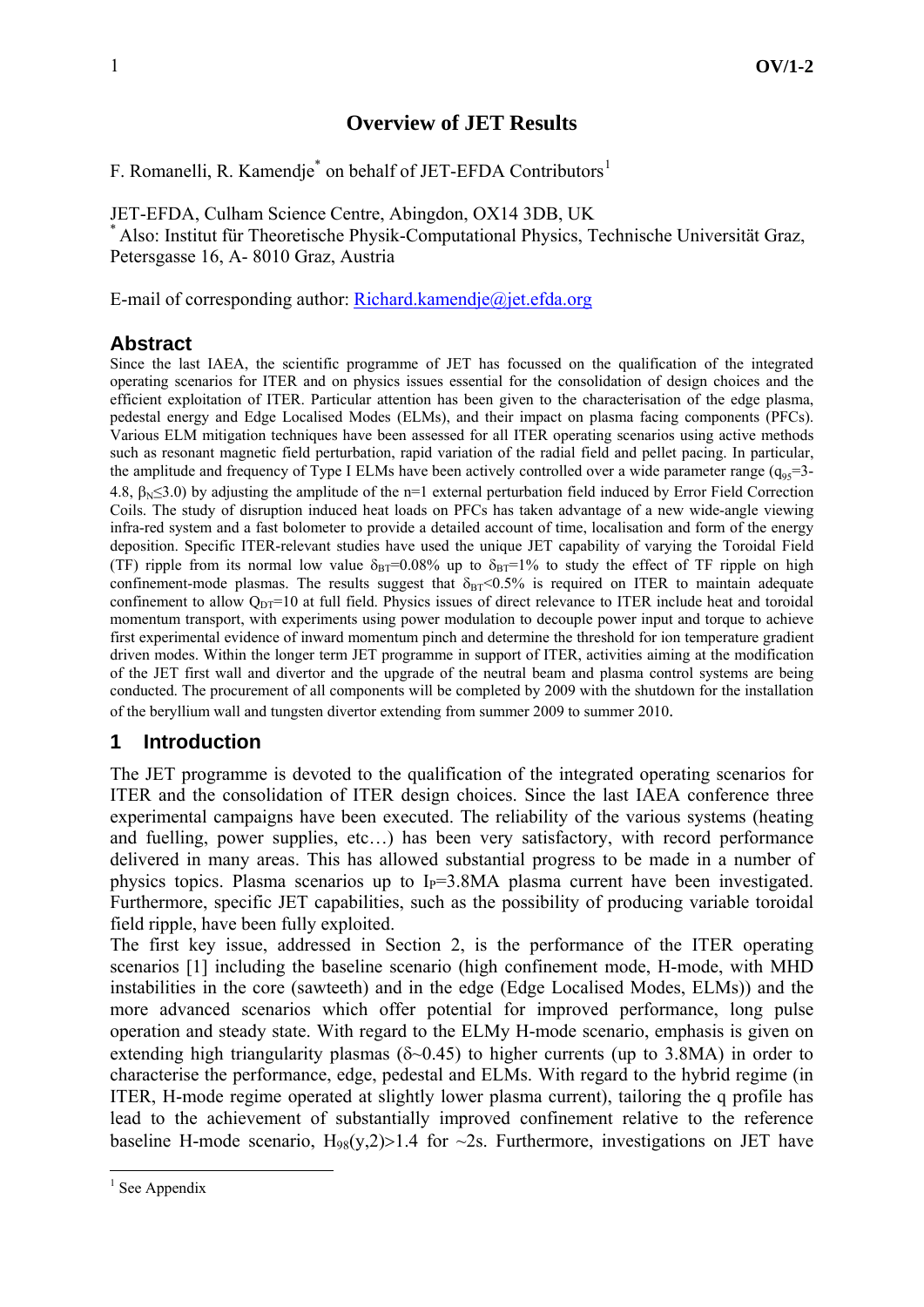focussed on extending the edge safety factor q, the density and the normalised pressure  $(\beta_N)$ range of this scenario, and making systematic comparisons of these discharges with a reference baseline H-mode scenario. The main fields of development of the advanced tokamak (AT) scenario (candidate for steady-state operation in ITER) in JET have been the compatibility of this scenario with an ITER-like beryllium wall and tungsten divertor and the role of the q profile shape for accessing high  $\beta_N$  operational domains beyond the experimental "no-wall MHD limit". The second key issue, addressed in Section 3, is that of achieving acceptable wall power and particle loadings (fuel retention) in conjunction with high fusion performance. ELMs associated with the ITER baseline scenario will cause erosion and damage to plasma facing components (PFCs) and it is essential to develop active mitigation techniques applicable to a as wide as possible range of ITER plasma parameters. JET has applied a number of such techniques to successfully mitigate the impact of Type I ELMs, including the use of resonant magnetic perturbation, the rapid variation of the radial field using the vertical stabilisation controller and impurity seeding. Heat loads and forces induced on in-vessel components by disruptive events in ITER are also expected to pose a limit to their life time. JET has used new diagnostics such as a new wide-angle viewing infra-red system and a fast bolometer to provide a detailed account of time, localisation and form of the energy deposition on PFCs, and halo current sensors to provide better understanding of the dynamics of plasma-wall interaction during a vertical displacement event. The third key issue, addressed in Section 4, is the effect of toroidal field (TF) ripple on H-mode plasmas in view of determining the maximum TF ripple that can be tolerated on ITER. To this end, JET has used its unique capability of varying the TF ripple from its normal low value  $\delta_{\text{BT}}=0.08\%$  up to  $\delta_{\text{BT}}=1\%$ . The fourth key issue, discussed in Section 5, is the role of plasma rotation and momentum transport on confinement and turbulence; given that plasma rotation is predicted to be low in ITER. Experiments at JET have used power modulation using neutral beam (NB) injection and/or ion cyclotron resonance heating (ICRH) in order to decouple power input and torque and to (i) quantify the momentum diffusivity and pinch; (ii) determine the threshold for ion temperature gradient driven modes; (iii) study temperature profile stiffness with plasma rotation. Furthermore, variation of the TF ripple has been used to investigate the role of rotation in the sustainment and strength of internal transport barriers (ITB). The final key issue in this paper, discussed in Section 6, is the coupling of ion cyclotron resonance frequency (ICRF) and lower hybrid (LH) power into ELMy H-mode plasmas in JET in ITERrelevant conditions, i.e., at large antenna-plasma distances. Section 7 outlines the plan for the JET enhancement programme in support of ITER.

#### **2 Physics developments for ITER scenarios**

ITER scenarios development on JET has benefited from the very good performance of the auxiliary heating systems (the number of discharges in this period with injected NB power above 20MW is more than three times the one achieved previously) and the increased shaping capability following the modifications leading to the Mark II HD divertor.

#### **2.1 ELMy H-mode**

At high triangularity, δ~0.45, the ELMy H-mode regime has been investigated at high plasma current up to 3.5MA/3.2T ( $q_{95} \sim 2.9$ , Type I ELM energy  $W_{ELM} \sim 0.6 MJ$ , plasma stored energy  $\sim$  9.5MJ). The overall plasma performances appear to be similar to those obtained with earlier high  $\delta$  configurations (HT3), suggesting that, in JET, an optimum has been reached in terms of confinement with regard to the plasma shape (due to a stronger effect of recycling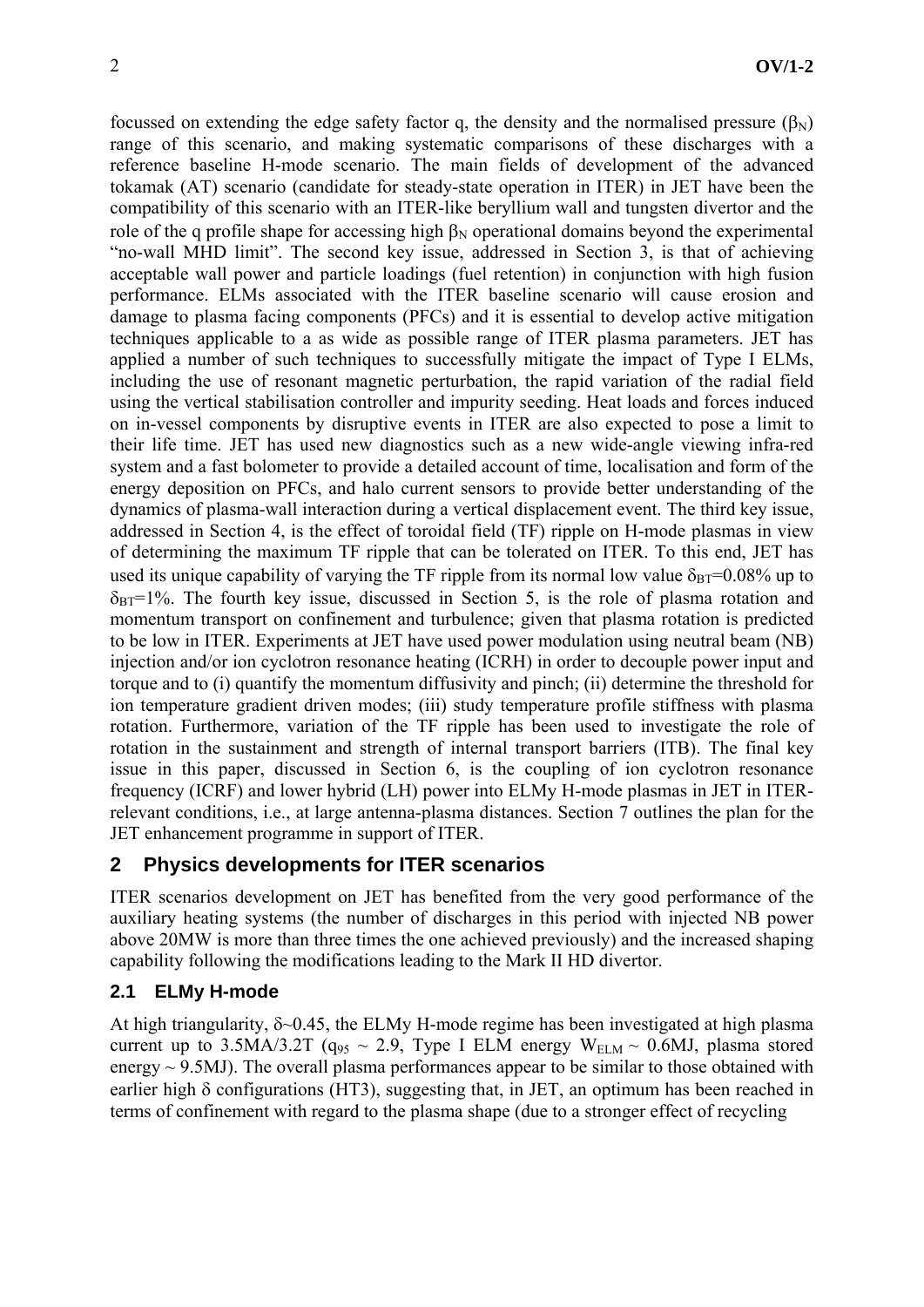flux in the ITER-like shape, imputable to its X-point proximity to the inner vertical divertor target tiles,  $\leq 0.1$ m). So far, at low  $\delta \sim 0.25$ , plasma currents up to 3.8MA/3.2T  $(q_{95} \sim 2.75$ , Type I ELM energy  $W_{ELM} \sim 1MJ$ , plasma stored energy  $\sim 10MJ$ ) have been achieved (figure 1). These plasmas allow access to both low normalised ion Larmor radius  $\rho^*$  (~0.0035) and collisionality  $v*(-0.04)$ . Documenting the pedestal characteristics in this parameter space has been possible thanks to improved diagnostic capabilities such as



the high resolution Thomson scattering diagnostic (HRTS) [2] and the upgraded electron cyclotron emission (ECE) radiometer, which have enabled pedestal profiles to be resolved for an extended range of plasma conditions. Figure 2 shows typical profiles obtained at 3.8MA/3.2T with pedestal temperature of 2.5keV and density of  $5x10^{19}$ m<sup>-3</sup>. The pedestal properties are found to have a crucial impact on global plasma performance, in particular with regard to the β dependence of confinement [3]. Furthermore, the evolution of the edge plasma rotation and radial electric field Er through many different L- and H-mode  $(I_p/B_T=2.5MA/2.7T, q_{95}=3.3, high \delta)$  stages has been documented [4] using highly spatially resolved measurements with the upgraded Charge Exchange Recombination Spectroscopy diagnostic with a time resolution of 50ms. The data suggest that the development of significant shear in **E**×**B** velocity arises as a consequence of the high confinement phase of the plasma and is not required to enter or maintain the H-mode on JET. This important result indicates that  $E \times B$  shear suppression of turbulence does not trigger the transport barrier formation, although it may well play a role in transport barrier sustainment and dynamics.

## **2.2 Hybrid scenario**

The hybrid scenario has been extended in parameter space (2.7≤q<sub>95</sub>≤4.5,  $\beta_N$  up to 3.6, density up to the Greenwald limit ( $n_{GW} = I_p/(\pi a^2)$  at  $\beta_N = 2.7$ , discharge duration up to 20s at  $\beta_N = 2.5$ ) [5]. In addition, dedicated experiments with preformed target q profile close to unity and reduced toroidal field strength  $(B_T=1.5T)$  have extended the scenario operations at higher total normalised pressure (up to  $\beta = 3.6$ ). In contrast to other devices such as DIII-D or JT-60U. this high normalised pressure has been reached without significant 2/1 NTM activity. This value of  $\beta_N$  is also well above 4xli. In 2007 a systematic comparison of the hybrid scenario with the ITER baseline scenario has been conducted at high triangularity ( $\delta$ ~0.45) and  $\beta$ <sub>N</sub>~3.0, pointing out no differences in thermal confinement, though hybrid discharges are less affected by neoclassical tearing modes. However, the q profiles of both scenarios were found almost identical after about one resistive time ( $\tau_R \sim 5s$ ). Therefore, experiments in 2008 set out to investigate the possible routes for tailoring the q profile in hybrid discharges, with prelimanary results indicating improved confinement of  $H_{98}(y,2) > 1.4$  for  $\sim$ 2s.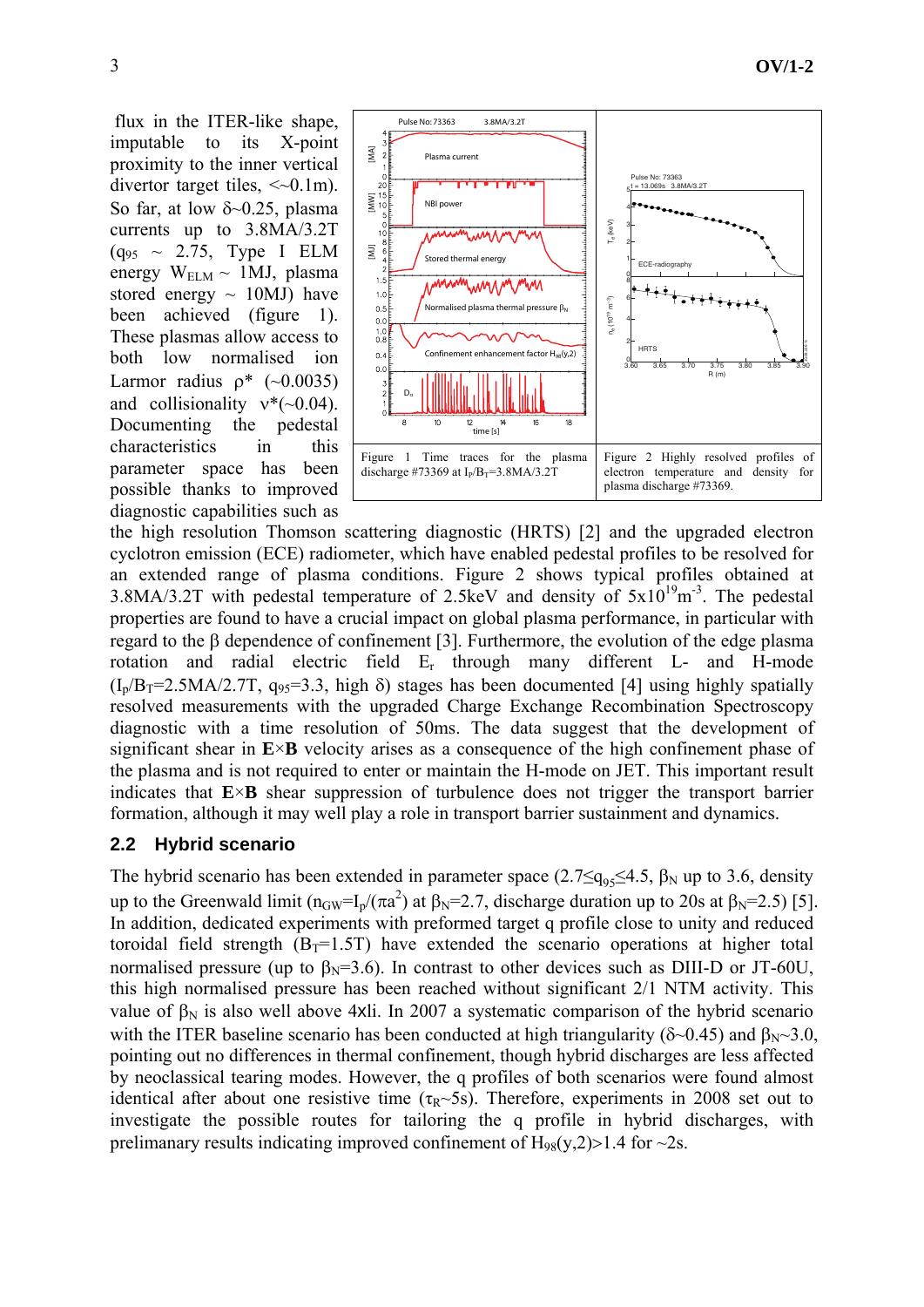#### **2.3 Advanced tokamak scenarios**

Access to high  $\beta_N$  plasmas, with or without ITBs, has been investigated at high triangularity,  $\delta$ ~0.35-0.5, and high density, n<sub>G</sub>~0.5-0.8, at I<sub>p</sub>=1.2-1.8MA / B<sub>T</sub>=1.8-2.7T (q<sub>95</sub>~5) [6]. The current profile is tailored via a fast current ramp, ohmic or with Lower Hybrid Current Drive (LHCD), and early application of NBI or NBI+ICRH power. The resulting

target q profile at the start of the main NBI heating phase has low or weakly reversed magnetic shear in the core and the minimum value of q  $(q_{min})$  is adjusted using the start time of the NBI pulse. In these experiments  $\beta_N \sim 3$  was sustained for up to  $\sim 18\tau_{\text{E}}$  ( $\tau_{\text{E}}$  is the energy confinement time) and  $\beta_{N}$ ~2.8 for up to ~35 $\tau_{E}$  $(-1\tau_R)$  and was limited by the allowed NBI pulse



length for this particular configuration, with  $H_{98}(y,2)$  ~ 1.0-1.2 (see figure 3). The development of an ITB contributes by 20-25% to  $\beta_N$ , the best performance being obtained when an ITB forms in both ion and electron temperature channels. The total non-inductive current fraction reaches transiently 75% at the maximum values of  $β_N$  and  $≥60%$  in a more stationary phase. Discharges are routinely obtained with total  $\beta_N$  above the no-wall β-limit, determined theoretically by modelling and empirically by observing resonant field amplification of an externally applied magnetic perturbation [7]. The measured β-limit and the achievable β both decrease with increasing q<sub>min</sub>, as do the global confinement and the core pressure. Edge control for AT operation and compatibility with ITER wall material conditions have been investigated using different techniques [8]: (i) Injection of high-Z radiative gas, such as neon, to increase the edge radiation [9]. Two regimes with mild ELM activity have been found at a power radiation fraction either  $P_{rad}/P_{tot} \sim 30\%$ , with high frequency Type I ELMs, or at  $P_{rad}/P_{tot} \geq 50\%$ , with Type III ELMs or an L-mode edge. With its radiation level mainly determined by carbon it is not obvious that the first regime at  $P_{rad}/P_{tot} \sim 30\%$  could be directly translated to future experiments with the foreseen ITER-like wall (ILW) in JET [10]. Regimes at  $P_{rad}/P_{tot} \ge 50\%$  usually require higher core confinement to compensate for the reduction of pedestal energy; (ii) Sweeping of the strike points to spread the heat load on the divertor tiles [11]. Since the PFCs are not actively cooled on JET, this scheme will be used for the development of the 20s high power discharges (45MW) foreseen after the completion of the NBI power enhancement [12]; (iii) Change of the magnetic configuration to quasi-double null plasmas able to reach a grassy ELM regime. This regime has been combined with core ITB on the ion heat transport channel but the achievement of  $q_{95} \sim 5$  has not been achieved so far due to the lack of additional heating power; (iv) Resonant magnetic perturbation at the plasma edge [13] (see Section 3.2.1), with the reduction in confinement at the edge transport barrier compensated by an increase of the core energy content.

#### **2.4 ITER current ramp studies**

The experimental verification of ITER scenarios in JET includes [14] studies of (i) the plasma initiation at low voltage; (ii) the current rise phase; (iii) the performance during the flat top phase of the H-mode reference scenario at  $q_{95} \sim 3$  as well as the hybrid scenario at  $q_{95} \sim 4$ ; (iv) the ramp down of the plasma. With regard to (i) results show that the minimum electric field on axis for reliable ohmic (un-assisted) breakdown is E~0.23V/m in JET, well below the ITER design value (0.33V/m). Reliable assisted breakdown with LHCD (no ionisation of the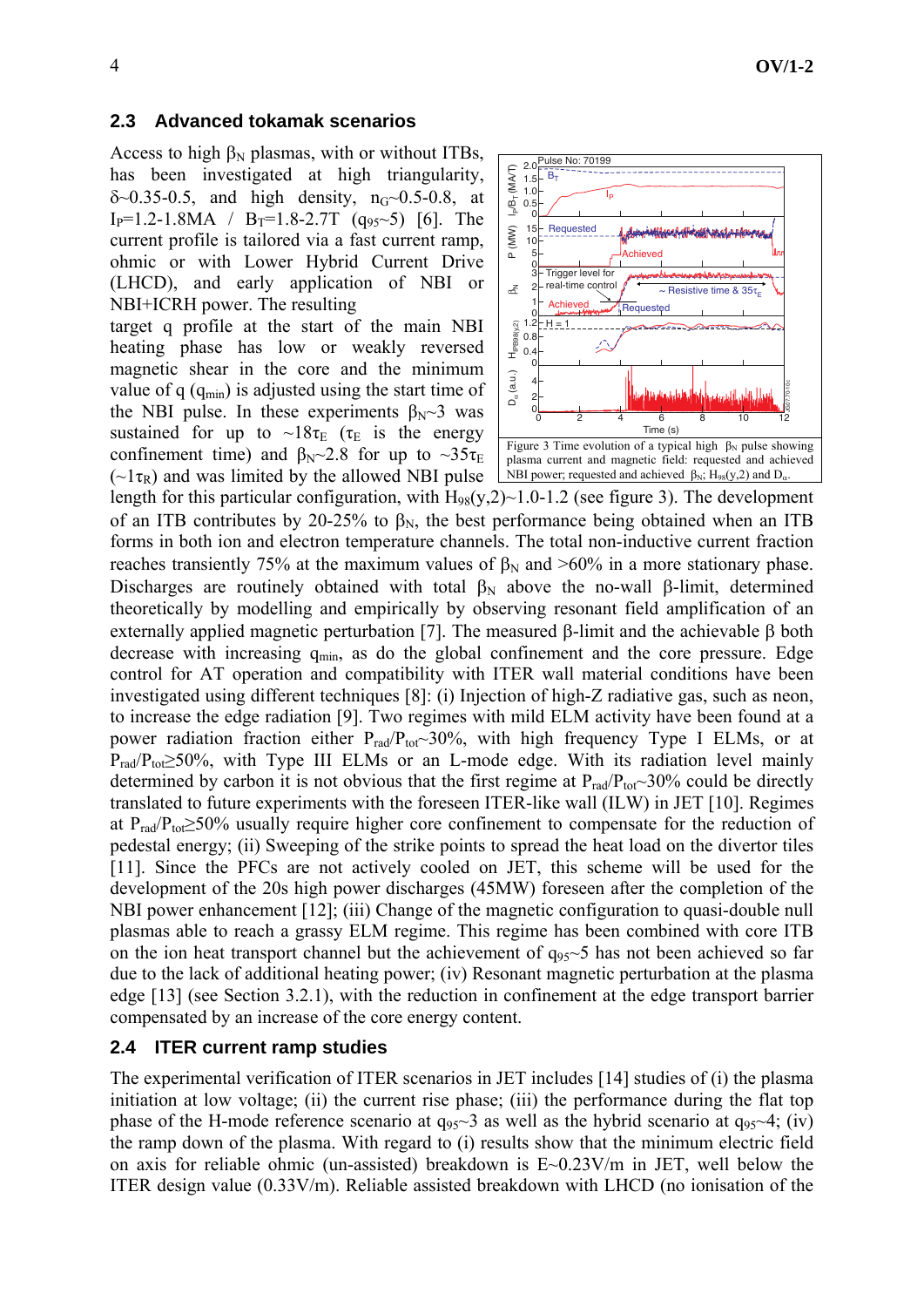filling gas is observed) has also been established at  $E \sim 0.18$ V/m (below the ITER value of  $0.32V/m$ ). With regard to (ii) results show that at fixed plasma shape ohmic discharges reach  $q_{95}$  with the lowest internal inductance l<sub>i</sub>=0.83 when using the fastest current ramp rates available (0.36MA/s). These results extrapolate to ITER having unpractical fast current rise time of  $\sim$ 70s and slow rise phase of  $\sim$ 100s and also suggest that heating during the current rise phase is a requirement. During the flat top phase (iii) experiments have reproduced the requirements for reaching  $Q_{DT}=10$  at  $q_{95}=3$ :  $H_{98}(y,2)$ ~1,  $\beta_{N}$ ~1.8. With regard to the current decay phase (iv), experiments clearly show that in ohmic and L-mode conditions only a very slow current ramp down can keep  $l_i$ <1.6 during the first half of the current decay. Extrapolated to ITER, a 300s ramp down phase would be required, likely to consume transformer flux. Preliminary results show that, in scenarios that maintain H-mode throughout the ramp down phase, the current can be ramped down without additional flux consumption while keeping  $l_i$  low enough using modest ramp down rates. Therefore, the requirements for the heating systems in ITER to provide sufficient power to stay in H-mode during most of the ramp down phase need to be assessed.

#### **3 First wall power and particle loadings**

#### **3.1 ELMs and their impact on plasma facing components**

The Type I ELMs associated with the ITER baseline scenario will cause erosion and damage to the PFCs. To ensure sufficient divertor target lifetime, the loss in plasma stored energy due to ELMs in ITER should be restricted to  $\Delta W_{\text{ELM}}$ ~1MJ. To access the highest possible  $\Delta W_{\text{ELM}}$ , JET has been run at  $I_p=3.0MA$  (B<sub>T</sub>= 3T, q<sub>95</sub> $\sim$ 3.1) in a series of dedicated discharges with fixed plasma shape ( $\delta$ =0.25, elongation  $\kappa$ =1.72), progressively decreasing the gas fuelling, Γgas, from shot to shot. This produces a scan in ELM amplitude and frequency at high plasma stored energy W<sub>plasma</sub> (~8MJ) with the largest  $\Delta W_{ELM}$ ~ 0.8-0.9MJ being found at  $\Gamma_{gas}$  = 0, for which the plasma density reaches only  $\sim 0.4$  of the Greenwald limit [15]. The largest ELMs are generally sporadic and often compound, characterised by a sharp initial drop in  $W_{plasma}$ and followed by a phase of smaller ELMs (possibly Type III), during which stored energy decays on a slower timescale, and resulting in a decrease in the  $H_{98}(y,2)$  factor from ~1.2 to  $\sim$ 1.0, although no deleterious effects of impurity release is observed. The ELMs provoke strong radiation losses, mostly confined to the inner divertor volume. The amount of energy radiated during/after the ELM, as a fraction of the ELM energy is found to vary from about half for  $\Delta W_{\text{ELM}} \leq 0.6$ MJ to larger values (approaching 100% for large, compound ELMs), suggesting thermal decomposition of re-deposited layers on the inner divertor target and ablation of target plates. The largest ELMs appear to deposit no more than 10% of the lost energy on the outer wall of the main chamber, an an energy fraction which is well reproduced by the model of ELM filament parallel energy losses [16]. Now seen in all tokamaks where they have been sought and on a variety of diagnostics at JET [17, 2], ELM filaments convecting plasma rapidly across the magnetic field in the Scrape-Off Layer (SOL) to main chamber surfaces are a concern for ITER [18]. Type I ELM filaments are found to follow pre-ELM magnetic field lines, i.e. they do not noticeably distort/perturb the SOL (poloidal/toroidal) magnetic field, and most likely do not carry all the energy and particles expelled by an ELM collapse [2]. Inspection of infra-red images from the wide-angle viewing system obtained in the discharges discussed here reveals essentially no ELM interaction with the upper dump plates and none on the inner wall. By far the largest deposition occurs on the divertor targets, but there is a non-negligible interaction with the low field side bumper limiters. Using a physics-based model describing Type-I ELM energy transport to the divertor and the first wall [19] the ELM power deposition time on the inner/outer divertor targets ( $\tau_{IR}$ ) is found to be entirely determined by pedestal ions free-streaming to the divertor targets. The fraction of energy deposited on the target within the range  $0 \lt t \lt \tau_{IR}$  varies between 20% for the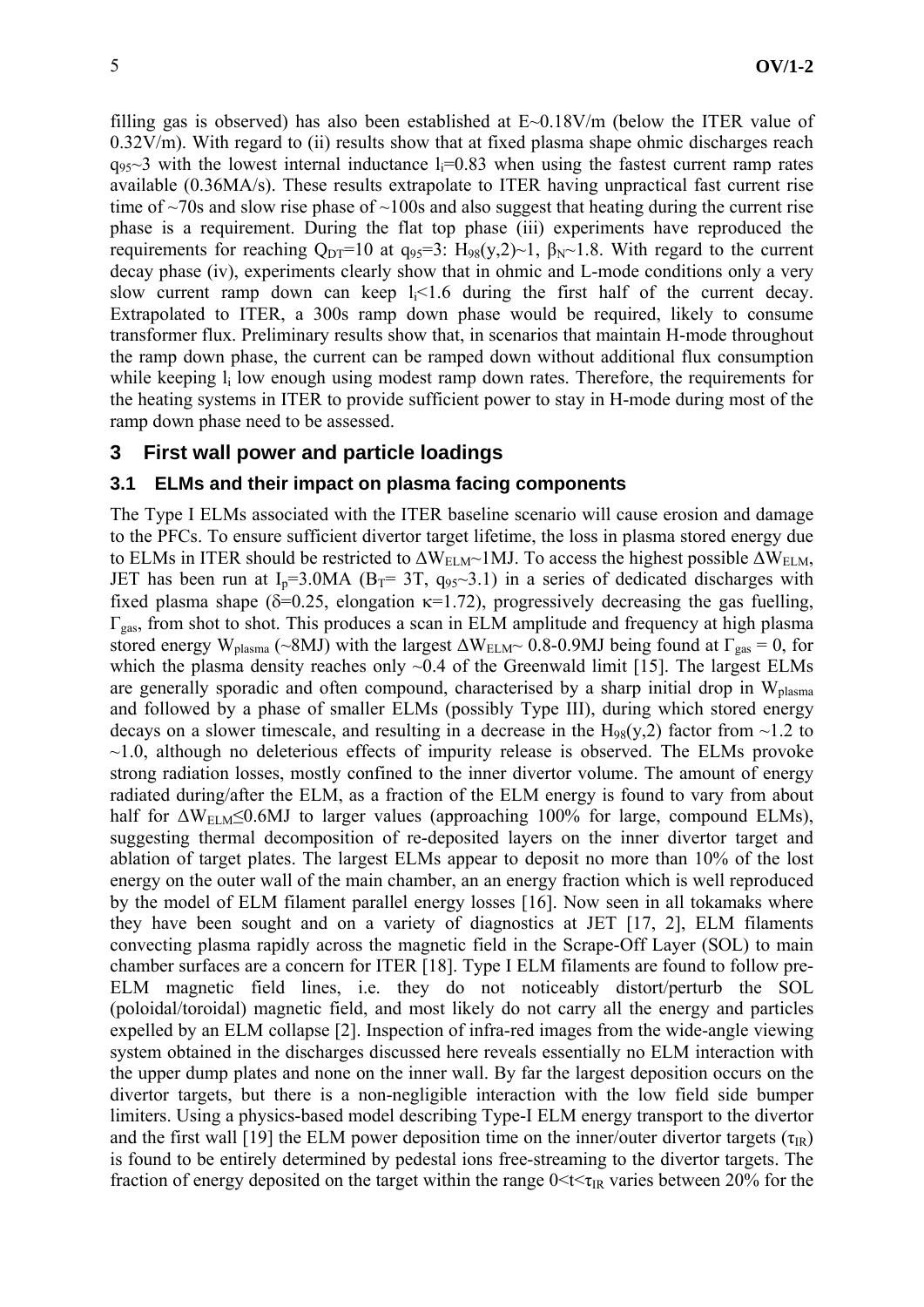largest ELMs (lowest pedestal collisionality) and 35% for smallest ELMs (highest pedestal collisionality) [20]. Pre and post ELM profiles of a typical Type I ELM crash from the HRTS diagnostic show that the pedestal density collapse on a millisecond time scale is quite different from the temperature collapse [2]. Post ELM measurements between 0 and 1 ms after an ELM-onset show that the pedestal density collapse provokes a rise in the density just outside the separatrix, whereas the  $T_e$ -collapse is solely downwards and inside the separatrix. During the next 5ms the density in the scrape off layer (SOL) disappears due to fast parallel transport, whereas the pedestal density and temperature are recovering from the collapse.

#### **3.2 ELM mitigation using active techniques**

#### *3.2.1 ELM mitigation using resonant magnetic perturbation*

Successful ELM mitigation experiments with external magnetic perturbation fields (EMPFs) induced by the error field correction coils (EFCCs) mounted outside of the vacuum vessel were carried out. The toroidal mode number spectrum of the EFFCs system at JET is limited to n=1 and n=2 perturbations. Results from these experiments show that the frequency and the amplitude of type-I ELMs can be actively controlled by the application of an  $n=1.2$  EMPF generated by the EFCCs [21]. During the application of the n=1 field in ITER-relevant configurations and parameters in a wide operational space of plasma triangularity (upper triangularity  $\delta_U$  up to 0.45), the ELM frequency increased by a factor of 4. The energy loss per ELM normalized to the total stored energy,  $\Delta W_{\text{ELM}}/W_{\text{plasma}}$ , decreases from 7% to below the noise level of the diamagnetic measurement (less than 2%). Such a condition was maintained for durations of 10 times the energy confinement time. It is also shown that ELM mitigation does not depend on the orientation of the  $n = 1$  external fields and ELM mitigation is achievable in a wide range of  $q_{95}$  (4.8-3.0). The reduction in ELM amplitude, the simultaneous increase in ELM frequency, and a reduction in fast ion losses is observed independent of the phase of the n=1 field. A reduction in ELM peak heat fluxes (by roughly the same factor as the increase in ELM frequency) on and in carbon erosion (reduced physical sputtering) of the divertor target plates are observed during the ELM mitigation phase. The application of EMPFs leads to a density pump-out whose origin is not fully understood and that must be compensated by increased gas puffing. Nevertheless, transport analysis using the TRANSP code shows at most a modest reduction of the thermal energy confinement time due to the density pump-out and, when normalized to the IPB98 $(y, 2)$  confinement scaling the confinement shows almost no reduction.

#### *3.2.2 ELM mitigation using the vertical stabilisation controller*

At JET, first experimental evidence of the application of a rapid varying radial field as ELM pacing mechanism has been obtained [22]. The JET vertical stabilization controller has been modified to allow the application of a user defined voltage pulse (so called kick) at an adjustable frequency which can be synchronised to the ELM event or applied asynchronously. Initial results achieved on deuterium target plasmas with a low density H-mode and low frequency Type-I ELMs (single null magnetic configuration,  $I_p=1.9MA$ ,  $B_T=2.35T$ ,  $q_{95}=3.7$ ,



 $\kappa$ =1.72) show that it has been possible to increase the natural ELM frequency by at least a factor of 5 and to moderate the initial large ELM while keeping the baseline plasma stored energy unchanged (figure 4). Work is presently ongoing at JET to further develop this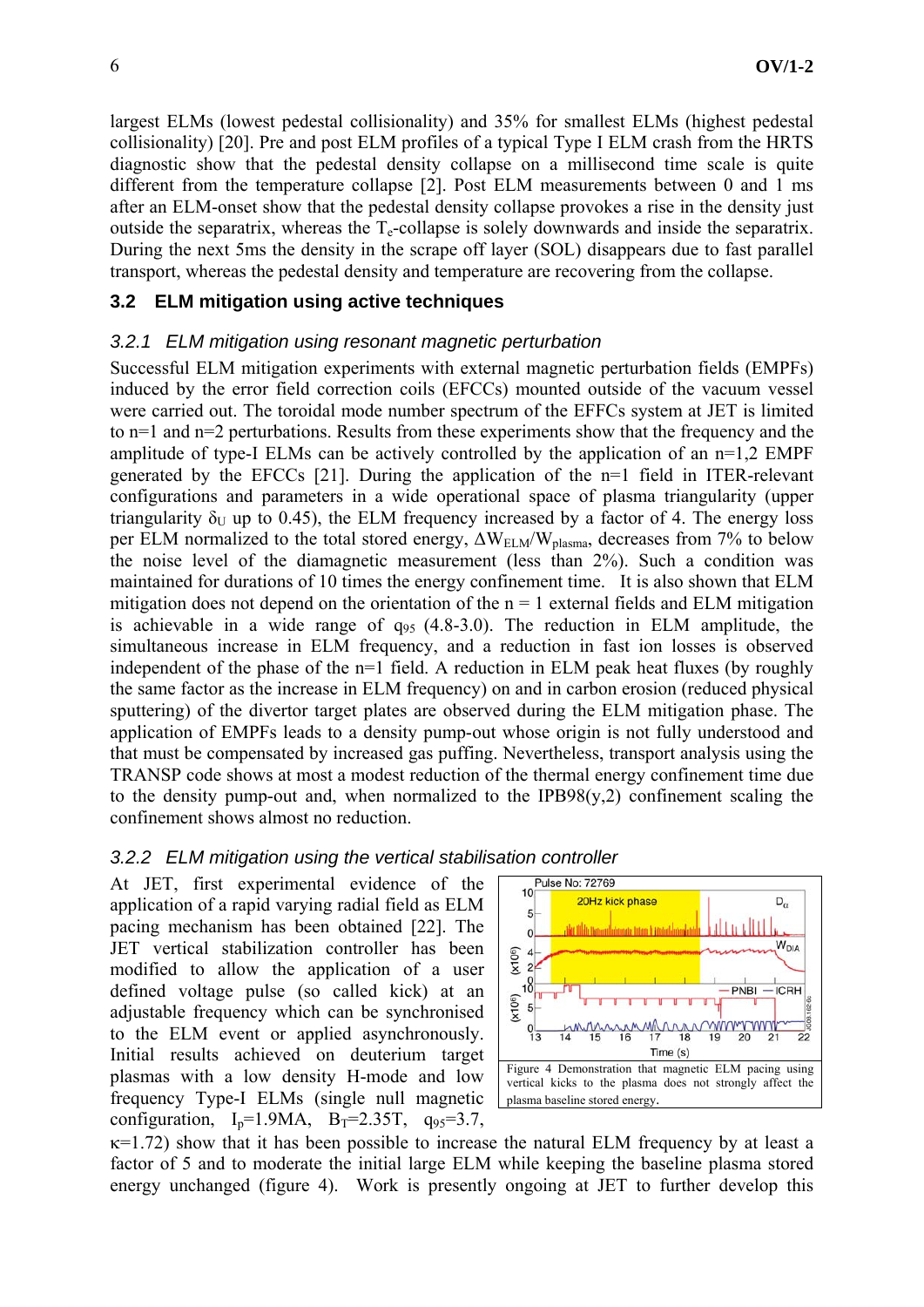method and accurately document the effects of the kicks on the edge transport barrier, the ELM structure and the changes in ELM power loadings on the divertor and first wall.

# *3.2.3 ELM pacing with pellet injection*

First results obtained during commissioning of the new high frequency pellet injector at JET [12] confirm the strong potential of pellets to drive and trigger MHD events such as ELMs in JET. Even during L-mode phases, strong pellet driven MHD activity is detected, reaching a magnitude exceeding the one observed at the onset of spontaneous and triggered ELMs during a preceding H-mode phase [23]. It thus appears that there is substantial margin left to reduce the pellet fuelling contribution even further and, hence, minimise a deleterious impact on the plasma confinement.

## *3.2.4 ELM mitigation by impurity seeding*

An alternative way to achieve a substantial reduction of the power load to the target plates during ELMs is the use of extrinsic impurities to increase or replace the intrinsic radiation. This usually leads to a transition to the highly radiating Type-III ELMy H-mode regime. At JET substantial progress has been achieved in extending this regime with  $N_2$  seeding to higher plasma currents up to 3.5MA and, hence, higher densities (up to  $1.1x10^{20}$ m<sup>-3</sup>) [24]. At the highest plasma current the effective charge  $Z_{\text{eff}}$  is as low as 1.4, mainly due to the increased absolute density and reduced carbon erosion. The advantage of this plasma regime is the tolerable ELM size (the ELM induced transient heat loads onto the outer divertor target are reduced to 2kJm<sup>-2</sup>) in perspective of ITER (scaled to ITER, Type-III ELMy H-modes are expected to have an energy load of  $\sim 0.3 \text{M} \text{J} \text{m}^2$ , which is below the technically acceptable limit of 0.5MJm<sup>-2</sup>), even though at slightly reduced confinement ( $\sim$ 8-20%) as compared to the reference H-mode regime. This scenario could extrapolate to  $Q<sub>DT</sub>=10$  in ITER at 17MA and density approaching  $n_{GW}$ , with the increased current compensating for the loss of confinement  $(H_{98}(y,2)=0.75)$  induced by impurity injection.

## **3.3 Heat loads on PFCs from disruptions**

Recent infra-red measurements of heat loads on PFCs using the JET wide angle viewing system during vertical displacement events, density limit disruptions and radiation limit disruptions indicate that up to 60% of the thermal energy is released onto the upper dump plate (starting from the thermal quench) [25], in accordance with previous observations indicating that only 10-50% of that energy is deposited on the divertor targets [26]. Measurements from a new fast bolometer indicate that most of the energy is radiated during the current quench and corresponds to about 30-40% of the total available magnetic energy.

## **3.4 Material migration and fuel retention**

The physical mechanisms underlying material erosion, long and short range migration and redeposition within the present full carbon walls in JET have been addressed with the particular aim to prepare for future comparisons with results from the foreseen ITER-like wall [10]. These studies have benefited from improved diagnostics and dedicated pulse sequences. Spatial distribution and layer characteristics have been identified with dedicated slow plasma sweeps and spatially resolved hydrocarbon spectroscopy and Quartz microbalance deposition detectors which have been placed around the JET divertor. The main results can be summarised as follows [27]: (i) Carbon is mainly released from first wall and deposited in the inner divertor. The magnetic configuration is the main factor which determines the deposition pattern in first place, e.g. the private flux region turns from net deposition to erosion when the configuration changes from strike points on the vertical to strike points on the horizontal target; (ii) The deposited carbon undergoes further transport inside the divertor by a stepwise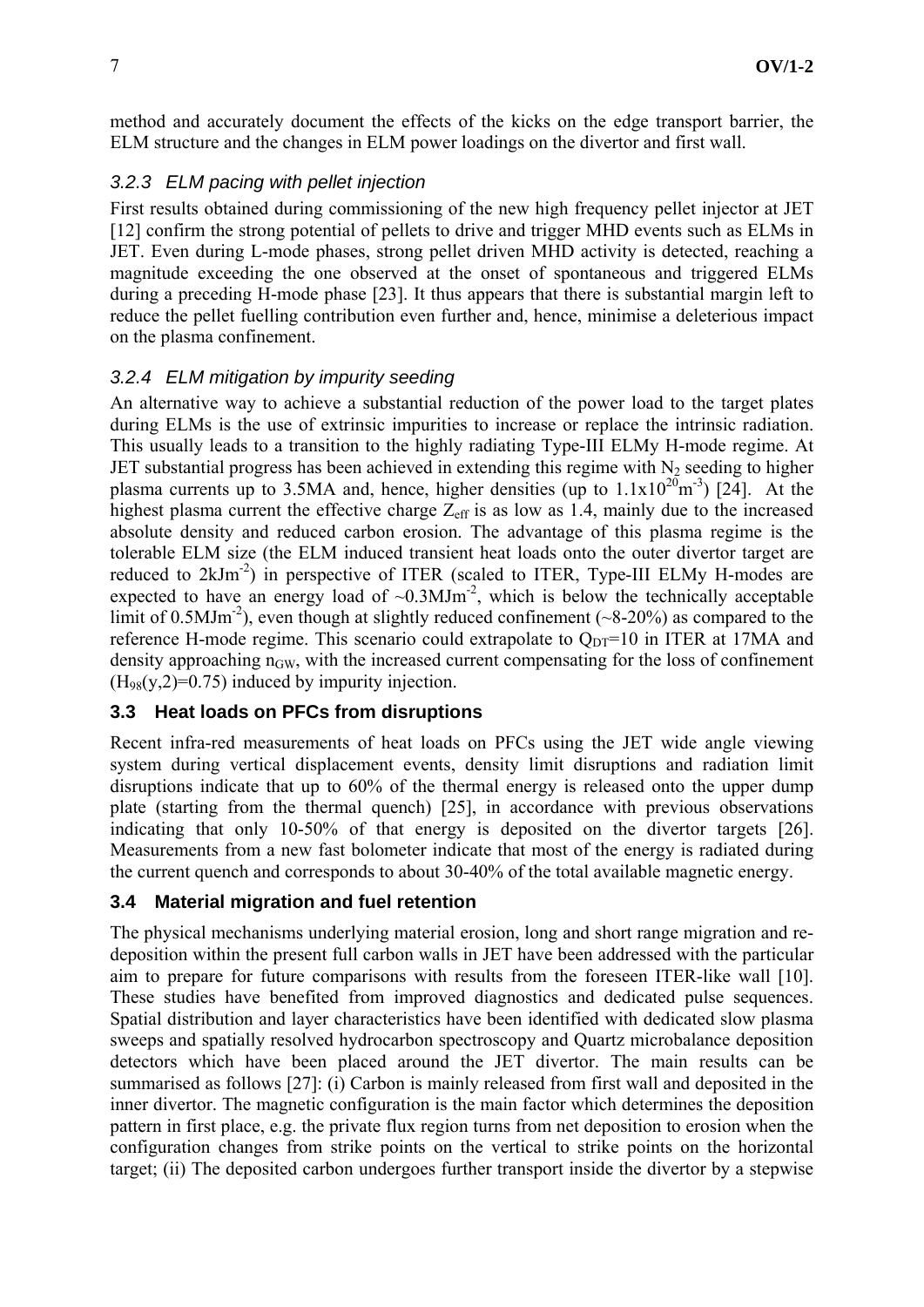process induced by new magnetic configurations which lead to enhanced re- erosion of freshly deposited layers; (iii) A strongly nonlinear increase of the local carbon release and migration inside the divertor with ELM size is found such that a few large type I ELMs lead to a stronger migration than many small ELMs. These observations can explain the large carbon deposition and tritium retention on remote areas (louvers) in the JET DTE1 experiments in 1997. They show also that the dynamics of carbon transport is a specific carbon property related to the chemical sputtering probability, which is then coupled with the deposition and fast disintegration of carbon layers. Such effects are not expected for metallic layers such as beryllium that will be used in the main chamber of ITER. Moreover, the main difference found between carbon and beryllium (from beryllium evaporation) migration in JET is the fact that beryllium remains close to the location of the inner strike-point. The overall particle balance has been studied in JET in a series of repetitive and identical discharges with an overall accuracy of about 1.2%. The particle retention behaviour has been analysed [28] for L-modes and H-modes (Type III and Type I ELMs) discharges in the same magnetic configuration (I<sub>p</sub>=2MA, B<sub>T</sub>=2.4T, average particle density  $\langle n_e \rangle = 4.5 \times 10^{19}$  m<sup>-3</sup>, gas injection rate  $1.8 \times 10^{22}$  Ds<sup>-1</sup>). For all the experiments, active pumping was ensured by the divertor cryopump only (all main chamber pumps closed) and its regeneration (to liquid nitrogen temperature) before and after the series (~at least 1/2 hour after the last pulse) thus allowing a direct measure of the long term retention. Co-deposition is found to dominate the long term retention and it is also expected to be the case for beryllium within the future ITERlike wall in JET and in ITER. The overall results for the three different scenarios investigated in JET are summarised in table 1 [28]. Increase of the long term retention is observed from L mode to Type-I ELMy H-mode and is associated to the increase of the recycling flux and the carbon flux resulting from erosion in the main chamber, thus confirming the strong concerns about fuel retention in a carbon clad tokamak and indicating that full carbon in all PFCs in ITER is not viable.

| Pulse type           | $(Ds^{-1})$                 | (s) | Injection rate   Heating phase   Long term retention $(Ds^{-1})$   Divertor phase (s)<br>(heating phase) |     | Long term retention $(Ds^{-1})$<br>(divertor phase) |
|----------------------|-----------------------------|-----|----------------------------------------------------------------------------------------------------------|-----|-----------------------------------------------------|
| L-mode               | $\sim 1.8 \times 10^{22}$   | 81  | $2.04\times10^{21}$                                                                                      | 126 | $1.27\times10^{21}$                                 |
| H-mode Type III      | $\sim$ 1.7×10 <sup>22</sup> |     | $2.40\times10^{21}$                                                                                      | 126 | $1.37\times10^{21}$                                 |
| <b>H-mode Type I</b> | $\sim$ 1.7×10 <sup>22</sup> | 32  | $2.83\times10^{21}$                                                                                      | 50  | $1.7\times10^{21}$                                  |

Table 1 Total number of particles injected, recovered from cryopump regeneration and long term retention, averaged over the heating/divetor phase, for the three series of experiments in L mode, Type III and Type I ELMy H-mode.

#### **4 Toroidal field ripple effects on H-modes and implications for ITER**

In all tokamak devices, the finite number and toroidal extension of the toroidal magnetic field coils causes a periodic variation of the TF from its nominal value, called the TF ripple defined as  $\delta_{BT}=(B_{max}-B_{min})/(B_{max}+B_{min})$ . Uniquely to JET, it is possible to vary the TF ripple amplitude by independently powering the 16 odd and 16 even numbered coils. The TF ripple can thereby be increased from its nominal value at the separatrix (outboard mid-plane)  $\delta_{\text{BT}}$  $\sim$ 0.08% up to  $\delta$ <sub>BT</sub> $\sim$ 3%. A series of experiments has recently been conducted at JET aiming at quantifying, for a range of plasma conditions, the impact of ripple on H-mode confinement and attempting to identify an acceptable maximum ripple for ITER [29]. To begin with, an Hmode reference discharge with Type I ELMs at  $\delta_{\text{BT}}$  of 0.08% was first established and then the ripple increased in steps (0.3%, 0.5% and 0.7%) from pulse to pulse to a maximum of 1%. Most studies were carried out at plasma current  $I<sub>p</sub> = 2.6MA/B<sub>T</sub>=2.2T$  (q95~2.9) at low  $\delta$  $(-0.22)$  with NB co-current injection.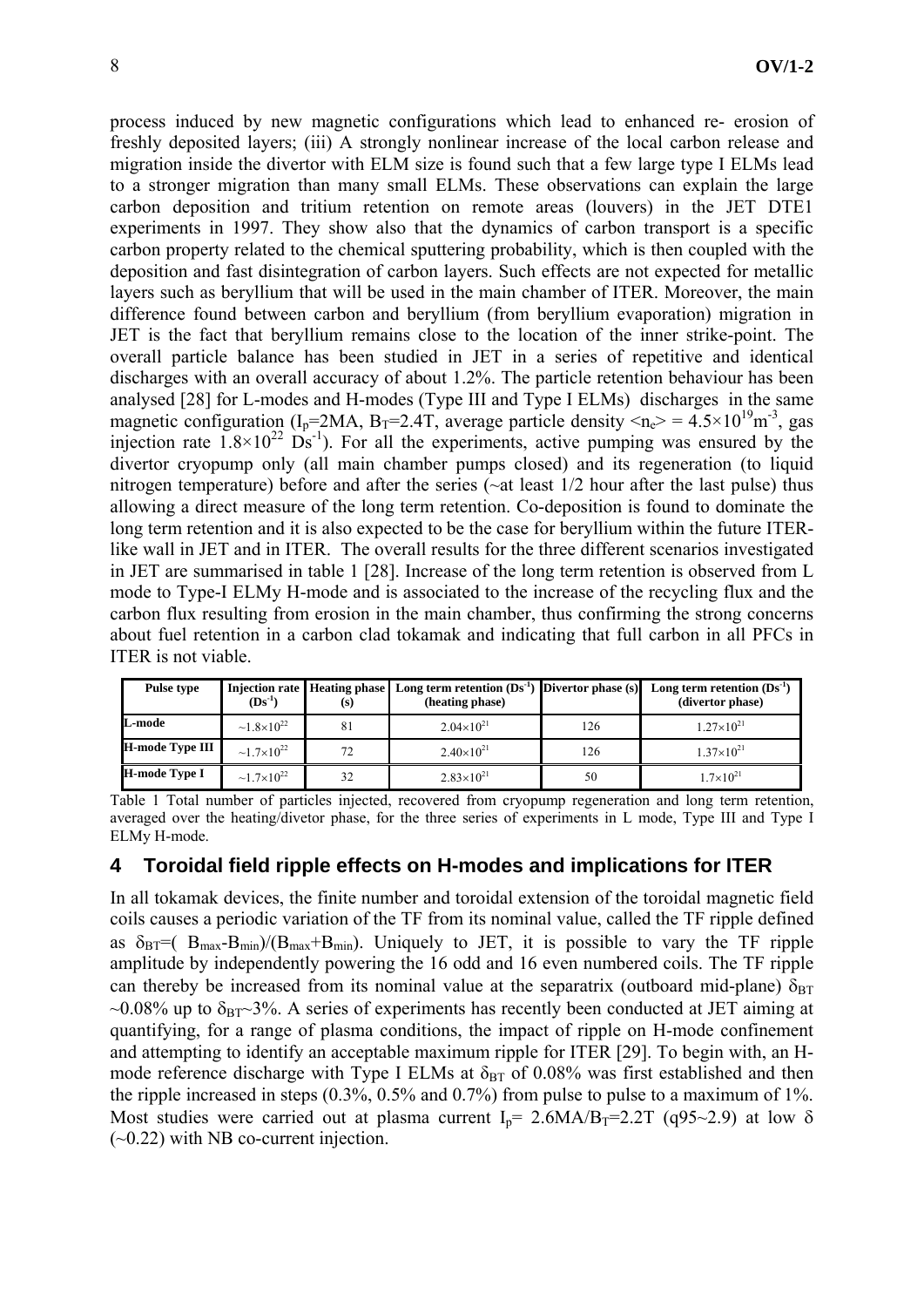### **4.1 Behaviour of plasma confinement and rotation with ripple**

Increasing the toroidal field ripple in plasmas with no gas fuelling in the H-mode phase has a detrimental effect on plasma density and confinement (figure 5), especially at low pedestal collisionality [29]. Specifically, increasing  $\delta_{\text{BT}}$  from the standard 0.08% level to 1% causes a reduction of the confinement enhancement factor,  $H_{98}(y,2)$ , of  $\sim 20\%$  with most of the density loss already observed at  $\delta_{\text{BT}}=0.5\%$ . Within the measurement uncertainty, the deterioration of plasma confinement with ripple magnitude is continuous (although not necessarily linearly proportional to  $\delta_{\text{BT}}$ ). The very non-linear dependence of  $Q_{DT}$  on the confinement enhancement factor  $H_{98}$  ( $-H_{98}^{3.3}$ ) implies that even "small" reductions of the plasma confinement would result in a reduction of the fusion power not acceptable for ITER. Moreover, given that the fusion power output is proportional to the density (at constant β), the impact of density pump out on  $O<sub>DT</sub>$  is even more



(0.08%); 69632 (0.5%); 69633 (0.7%); 69635 (1%).

severe than what is deduced from the reduction of the  $H_{98}(y,2)$  factor. Even for small TF ripple amplitudes of  $\delta_{\text{BT}}$ -0.5% the JET plasma rotation is significantly reduced compared to normal levels. In the discharges with  $\delta_{BT} \sim 0.5\%$  a counter current torque was found in the order of 20-30% of that supplied by the NBI system in co-current direction and for  $\delta_{\text{BT}}$ ~1% an area of counter rotation develops at the edge of the plasma, while the core keeps its corotation [30]. The dominant mechanism that drives the observed counter rotation in the discharges with a large  $\delta_{\text{BT}} > 0.5\%$  can be associated with banana orbit diffusion of trapped energetic ions (by NBI). However, calculations with the ASCOT code of the induced torque due to these losses do not fully explain the observations. The edge rotation in the presence of a large TF ripple appears to depend on the local ion temperature, suggesting that other ion losses, possibly those of thermal ions, may be involved. The effect of TF ripple on thermal ions has so far not been included in the ASCOT calculations.

#### **4.2 Effect of TF ripple on ELMs**

The analysis of the JET data shows that toroidal field ripple affects ELM frequency and size [29]. With increased ripple from 0.08% to 0.5% the Type I ELM frequency almost doubles, going from  $\sim$ 12Hz to  $\sim$ 20Hz. With ripple increased further to 0.7% and finally 1%, ELMs become irregular, with Type I, Type III and long ELM-free phases, in spite of the fact that the power across the separatrix remains approximately constant. Moreover, the data indicate that Type I ELM size is reduced, for 1% ripple, by about a factor of two and that the ELM losses seem to become more convective. Although a reduction of the ELM size may look attractive for ITER, the JET results show that this would come at the price of significant confinement deterioration. Therefore, the JET results suggests that  $\delta_{BT}$ <0.5% is required in ITER in order to achieve the  $Q_{DT}=10$  goal and reduce the uncertainty on confinement extrapolation as well as the impact on plasma rotation.

#### **4.3 TF ripple impact on ITB formation and strength**

Another important issue associated with the TF ripple is its effect on the formation and strength of ITB. Dedicated experiments have shown that, although the ITB trigger was unaffected, the further development of the ITB may be degraded due to larger TF ripple [31,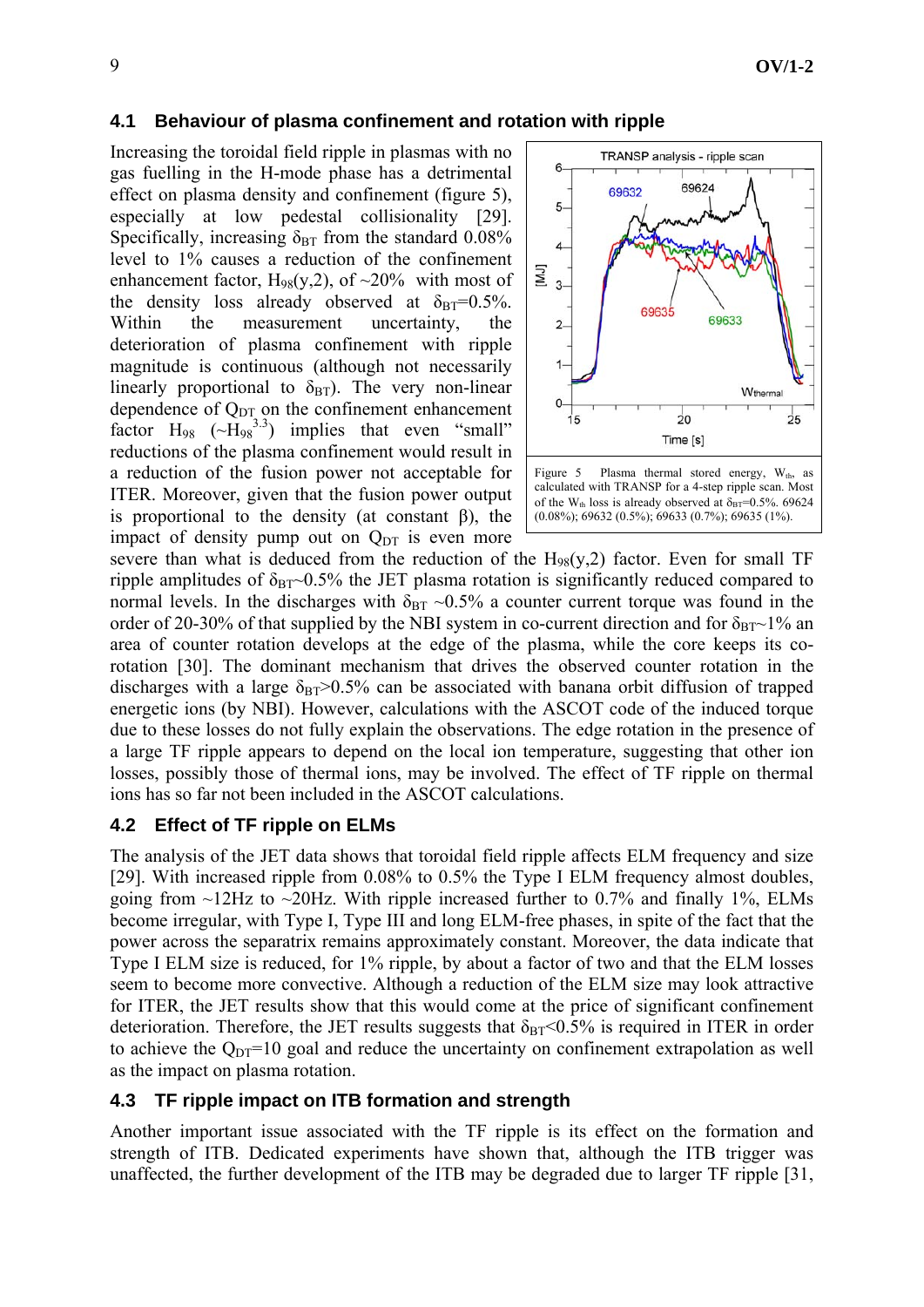32]. The TF ripple reduces the toroidal rotation and modifies the toroidal rotation profile while no effect on the poloidal rotation has been observed. It suggests that stronger barriers form in the presence of a larger rotational shear. The ITB triggering was unaffected by the changes in rotational shear and, in these experiments, this mechanism may be predominantly determined by the detailed shape of the safety factor profile.

## **5 Stability and transport**

### **5.1 Resistive wall mode stability up to the no-wall limit**

Plasma operation at high  $\beta_N$  (such as required for AT scenarios) is often limited by pressuredriven MHD instabilities. Although the presence of a conducting wall increases this β-limit, it is important to know the ideal no-wall β-limit as resistive wall modes (RWM) can occur above this level. It is known that the Resonant Field Amplification (RFA) of an externally applied helical magnetic field is significantly enhanced when a plasma exceeds the ideal nowall stability limit [33], suggesting that this might be used for stability probing. Measurements of the plasma response to an applied AC  $n=1$  or  $n=2$  helical magnetic fields (produced by EFCCs) in high-β scenarios in JET show that the RFA threshold on JET decreases with increasing  $q_{min}$ , as predicted by modelling [7]. This new diagnostic also allows estimation of the duration of the plasma sustainment over the RFA threshold. Values of  $\beta_N$  up to 70% above the measured RFA threshold have been transiently obtained, which is significantly more than the 20% expected from the relationship between no-wall limit and RFA threshold. The possibility of RFA well below the no-wall limit and the condition under which this could happen have been investigated with linear ideal MHD stability codes and appear to be linked to marginally stable current driven modes.

## **5.2 Momentum, ion and electron heat transport**

Understanding the physics of momentum transport is one of the urgent physics tasks in view of predicting the level of rotation in ITER. A rotation database covering more than 600 JET discharges shows that the effective Prandtl number is substantially below one in the JET core plasma, Pr,eff=χφ,eff/χi,eff~0.1-0.4 [34], in apparent contradiction with Ion Temperature Gradient (ITG) based theories and gyro-kinetic calculations reporting 'purely diffusive' Prandtl numbers  $P_r = \gamma_0 / \gamma_1$ . However, recent developments in theory predict a sizeable inward momentum pinch [35] which could resolve the discrepancy as the inward pinch results in  $P_{reff}$ being smaller than P<sub>r</sub>. Moreover, experiments at JET aiming at decoupling power input and torque included modulation at 6.25/8.33Hz using NBI to create a periodic perturbation in the toroidal rotation velocity and, hence, determine the diffusive and convective momentum transport [36]. Novel transport analysis for these experiments shows the magnitude and profile shape of the momentum diffusivity is similar to those of the ion heat diffusivity. Also, a significant inward momentum pinch, up to 20m/s, is found. An inward momentum pinch may result in a centrally peaked toroidal velocity profile in ITER, even in the absence of any external core momentum source. A related issue is the role of rotation on plasma turbulence and confinement. The existence of a threshold in the ion temperature inverse gradient length  $R/L_{Ti}$  (=R| $\nabla$ T<sub>i</sub>|/T<sub>i</sub>, with R the torus major radius) for the onset of ITG modes is experimentally confirmed in JET low rotation plasmas [37] and its value found in close agreement with linear GS2 gyro-kinetic calculations. The stiffness level is high and keeps  $R/L_T$ ; close to the linear threshold. This finding is not in agreement with the non-linear GS2 calculations which yield significant higher  $R/L_{Ti}$  than the linear threshold. Electrons are generally found less stiff than ions [38]. Comparisons of plasmas with different values of toroidal rotation indicate a significant increase in  $R/L_{Ti}$  in rotating plasmas. Various observations allow to conclude that such increase is mainly due to a decrease of the stiffness level with increasing rotation, rather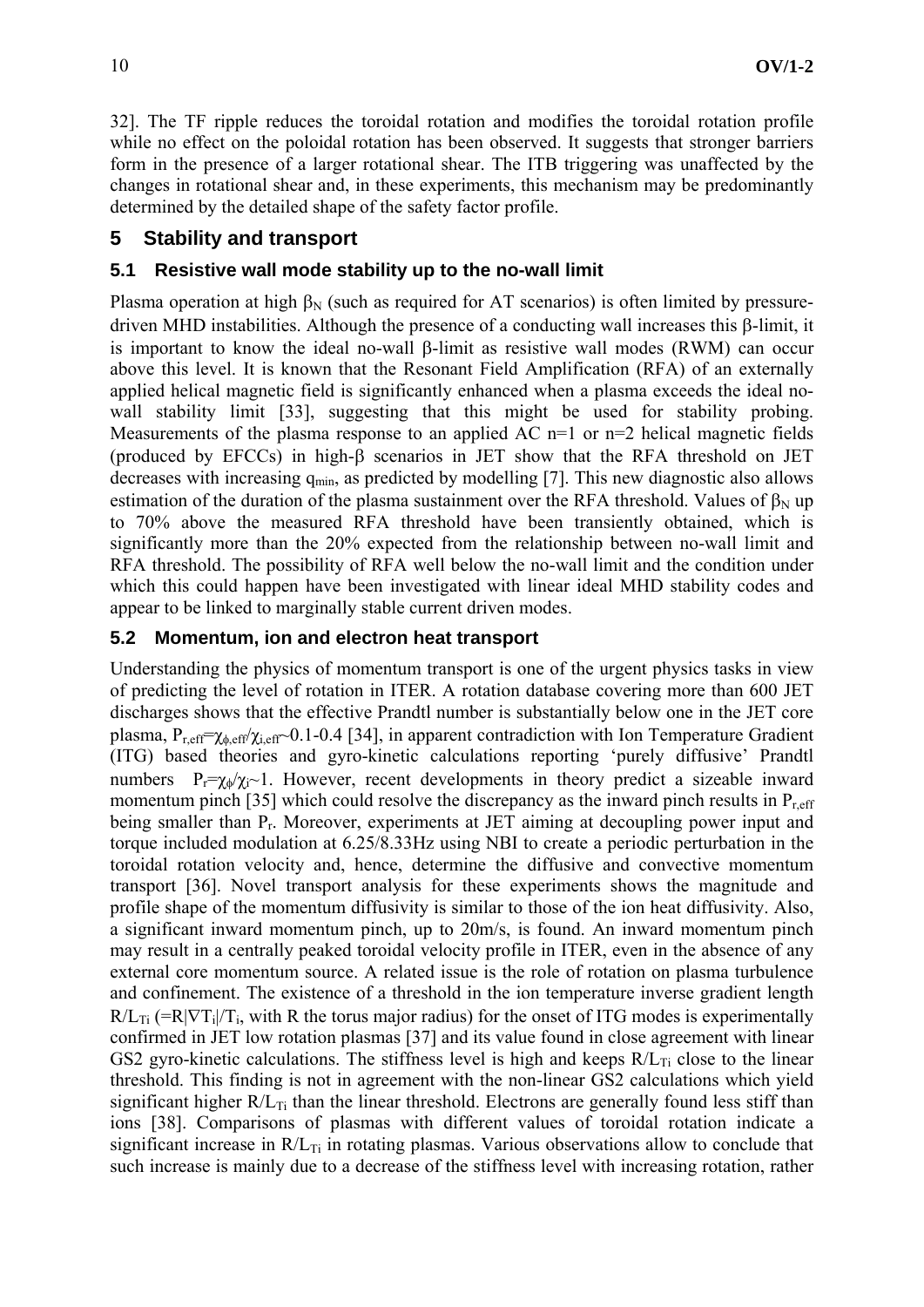than to a mere up-shift of the threshold, as commonly predicted by theory. This finding has implications on the interpretation of present day experimental results on the effect of rotation on confinement as well as on extrapolations to ITER/DEMO.

## **5.3 Fast ions studies**

Studies of various plasma scenarios based on the synergy of a unique set of diagnostics for confined and lost particle measurements (γ-ray diagnostics, thin foil Faraday Cup array and a scintillator probe) [39] show that a significant redistribution of fast ions happens during the change in q profile from strongly shear-reversed to monotonic. Also, significant changes in the losses of ICRH accelerated protons are observed during confinement transitions: after an L-H transition an abrupt decrease in the ICRH proton losses is observed; in plasmas with an ITB, losses of ICRH-accelerated ions increase as the barrier forms. Furthermore, investigations of the response of ions to MHD modes show a dependence of the loss intensity on the MHD mode amplitude.

# **6 Plasma heating studies and systems development**

Plasma heating optimisation studies in support of the ITER scenarios at JET include the coupling of ICRF/LH power in ELMy H-mode at large antenna-plasma distances [40].  $D_2$  gas puffing in the plasma edge has been applied on H-Mode plasmas with high-δ, significant differences in ELM behaviour and recycling and a radial outer gap of up to 14cm. This has led to a significant improvement of the ICRF antenna loading (up to a factor of 6) allowing to couple up to 8MW of ICRF power during ELMs. LH power coupling at large gaps has been optimised, delivering 3MW to the plasma during 8s in a stationary way, at a plasmaseparatrix/launcher distance of up to 15cm [41]. Three new improvements have recently been made to the JET ICRF antennae to both increase coupled power density and match through rapid coupling variations during ELM's [42]; both of which are key developments for the future design of the ITER ICRF antenna. Firstly, 3dB couplers were fitted to two antennae in 2004/5. Secondly, a new ITER-like antenna (ILA) was installed during 2007 to couple an ITER-relevant power density  $(8MW/m<sup>2</sup>)$  using a close-packed array of straps, with ELM tolerance incorporated using an internal (in-vacuum) conjugate-T junction with each strap fed through in-vessel matching capacitors from a common vacuum transmission line. Thirdly, an externally-mounted conjugate-T system has been installed on two antennae during the 2007. Initial operation of the JET ILA has already shown that it is feasible to match such antennas to a variety of JET plasmas [42].

# **7 Outlook**

JET is presently in the middle of a large enhancement programme [12] that includes the installation a beryllium wall and a tungsten divertor [10], the upgrade of the neutral beam power from about 24MW/10s up to 36MW/20s, the upgrade of the vertical stability control, the installation of a high frequency pellet injector for fuelling and ELM control and about 20 new diagnostics. Some of these enhancements will come to fruition during the 2008 and 2009 Campaigns. The present planning foresees a shutdown from the middle of 2009 to the middle of 2010 for the installation of the new ITER-like wall and the neutral beam enhancement, followed by a 26 weeks restart phase during which the new JET wall will start to provide important information for ITER. The full exploitation of the enhancements requires the extension of JET until 2014, including a DT experiment.

## **Acknowledgement**

This work was carried out within the framework of the European Fusion Development Agreement. The views and opinions expressed herein do not necessarily reflect those of the European Commission. The results presented in this paper have been obtained through the collective effort of all the JET-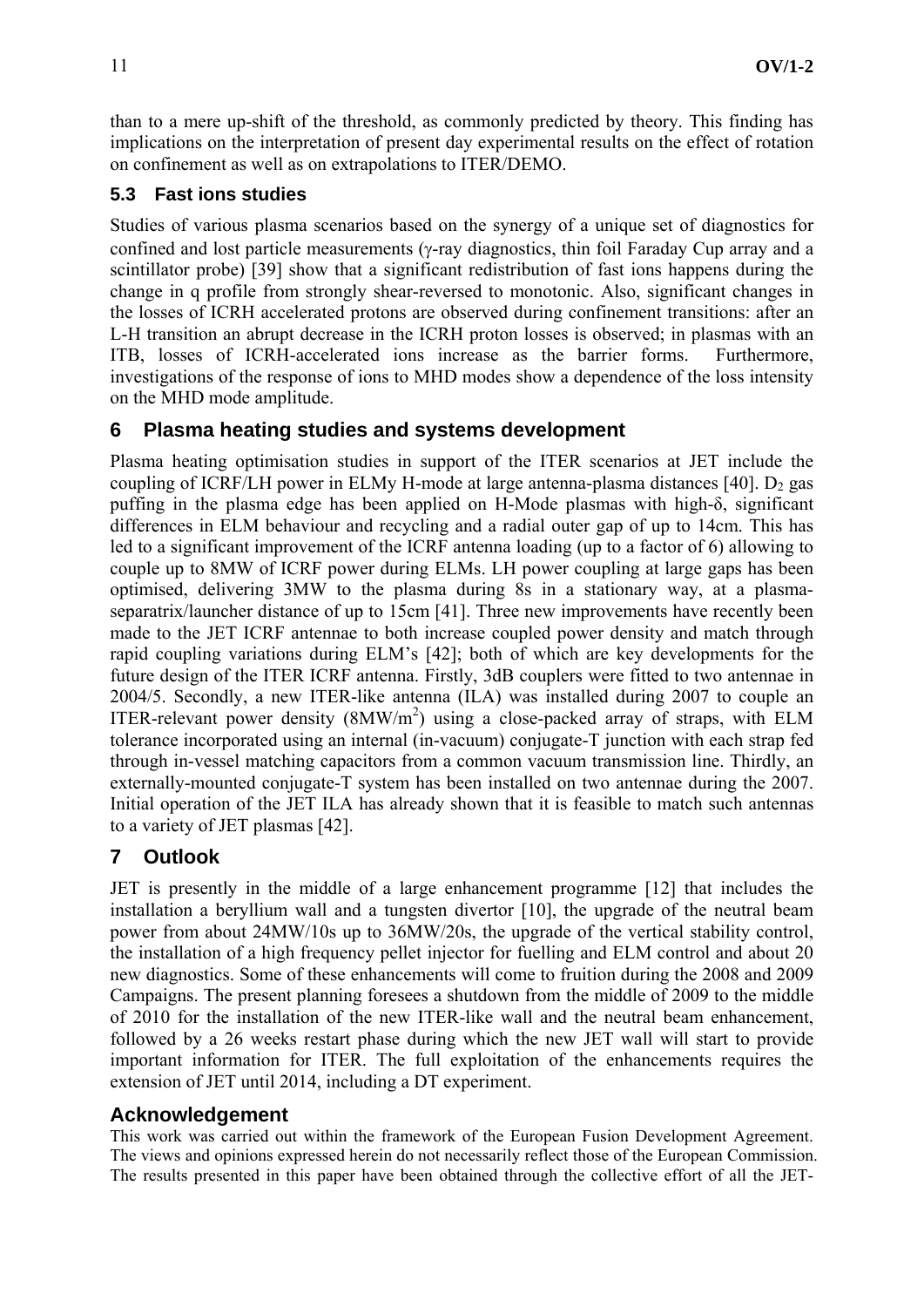EFDA contributors. The authors are particularly thankful to M. L. Watkins, G. Saibene, P. Lang, T. Loarer, E. Joffrin, F. Rimini, V. Pericoli, R. Koslowski, V. Naulin, T. Tala, W. Fundamenski, S. Brezinsek, T. Eich, J. Ongena, M. Mayoral, A. Murari, E. de La Luna, D. Mazon, B. Gonçalves, D. McDonald, P. Lomas, P. Mantica and M.N.A. Beurskens.

### **References**

[1] ITER Physics Basis, Nucl. Fusion 39 (1999) 2368

[2] BEURSKENS, M.N.A. et al., paper EX/P3-4, this conference

- [3] MCDONALD, D. C., et al., to appear in Plasma Phys. Control. Fusion (2008)
- [4] ANDREW, Y. et al., EPL 83 (2008) 15003
- [5] JOFFRIN, E. et al., paper EX/1-4Ra
- [6] RIMINI, F. G. et al., paper EX/1-2, this conference
- [7] GRYAZNEVICH, M. P., et al., submitted to Plasma Phys. Control. Fusion 2008
- [8] LITAUDON, X. et al., Plasma Phys. Control. Fusion 49 (2007) B529

[9] BEURSKENS, M.N.A. et al., Nucl. Fusion 48 (2008) 095004

[10] PAMELA, J. et al., J. Nucl. Mater. 363-365 (2007) 1

[11] PIRONTI, A. et al., Proc. 34th EPS Conf. on Plasma Phys. Control. Fusion (Warsaw, 2007)

- [12] PAMÉLA, J. et al., Fusion Engineering and Design 82 (2007) 590
- [13] KOSLOWSKI, H.R. et al, Proc. 34th EPS Conf. on Plasma Physics (Warsaw, 2007) P5.135
- [14] SIPS, A. C. C. et al., paper IT/2-2, this conference
- [15] PITTS, R. A. et al., Proc. of the  $18^{th}$  PSI,  $(26^{th} 30^{th}$  May 2008) Toledo, Spain
- [16] FUNDAMENSKI, W. et al., J. Nucl. Mater. 363-365 (2007) 319
- [17] FUNDAMENSKI, W., et al., paper EX/4-3Ra, this conference
- [18] LOARTE, A., et al., paper IT/P6-13 this conference
- [19] EICH, T., et al, Phys. Rev. Letters 91 (2003) 195003
- [20] EICH, T et al., paper EX/4-3Rb, this conference
- [21] LIANG, Y. et al., paper EX/4-2, this conference

[22] SARTORI, F. et al., Proc. 35th EPS Conf. on Plasma Phys. Control. Fusion (Crete, 2008)

- [23] LANG, P. et al., paper EX/4-5, this conference
- [24] RAPP, J. et al., paper EX/4-4Rb, this conference
- [25] ARNOUX, G. et al., paper EX/7-2Ra, this conference
- [26] PALEY, J. et al., J. Nucl. Mater., 337-339 (2005) 702-706
- [27] BREZINSEK, S., et al., submitted to Plasma Phys. Control. Fusion (2008)
- [28] LOARER, T. et al., Proc. of 18<sup>th</sup> PSI conference, 26-28 May 2008, Toledo, Spain
- [29] SAIBENE, G. et al., paper EX/2-1, this conference
- [30] de VRIES, P.C., et al., Nucl. Fusion 48 (2008) 035007
- [31] de VRIES, P.C., et al*.*, Plasma Phys. Control. Fusion 50 (2008) 065008
- [32] de VRIES, P.C., et al*.*, paper EX/8-3, this conference
- [33] GAROFALO, A., et al., Phys. Plasmas 9 (2002)1997
- [34] de VRIES, P.C., et al*.*, Plasma Phys. Control. Fusion **48**, 1693 (2008)
- [35] PEETERS, A.G., et al., Phys. Rev. Lett. **98**, 265003 (2007)
- [36] TALA, T., et al., paper EX/3-3, this conference
- [37] MANTICA, P. et al., paper EX/2-4, this conference
- [38] RYTER, F. Et al., paper EX/P5-19, this conference
- [39] KIPTILY, V. G. et al., paper EX/P8-8, this conference
- [40] ONGENA, J., et al., paper EX/P6-33, this conference
- [41] GONICHE, M., et al., paper EX/P6-22, this conference
- [42] NIGHTINGALE, M. et al., paper FT/4-5Ra, this conference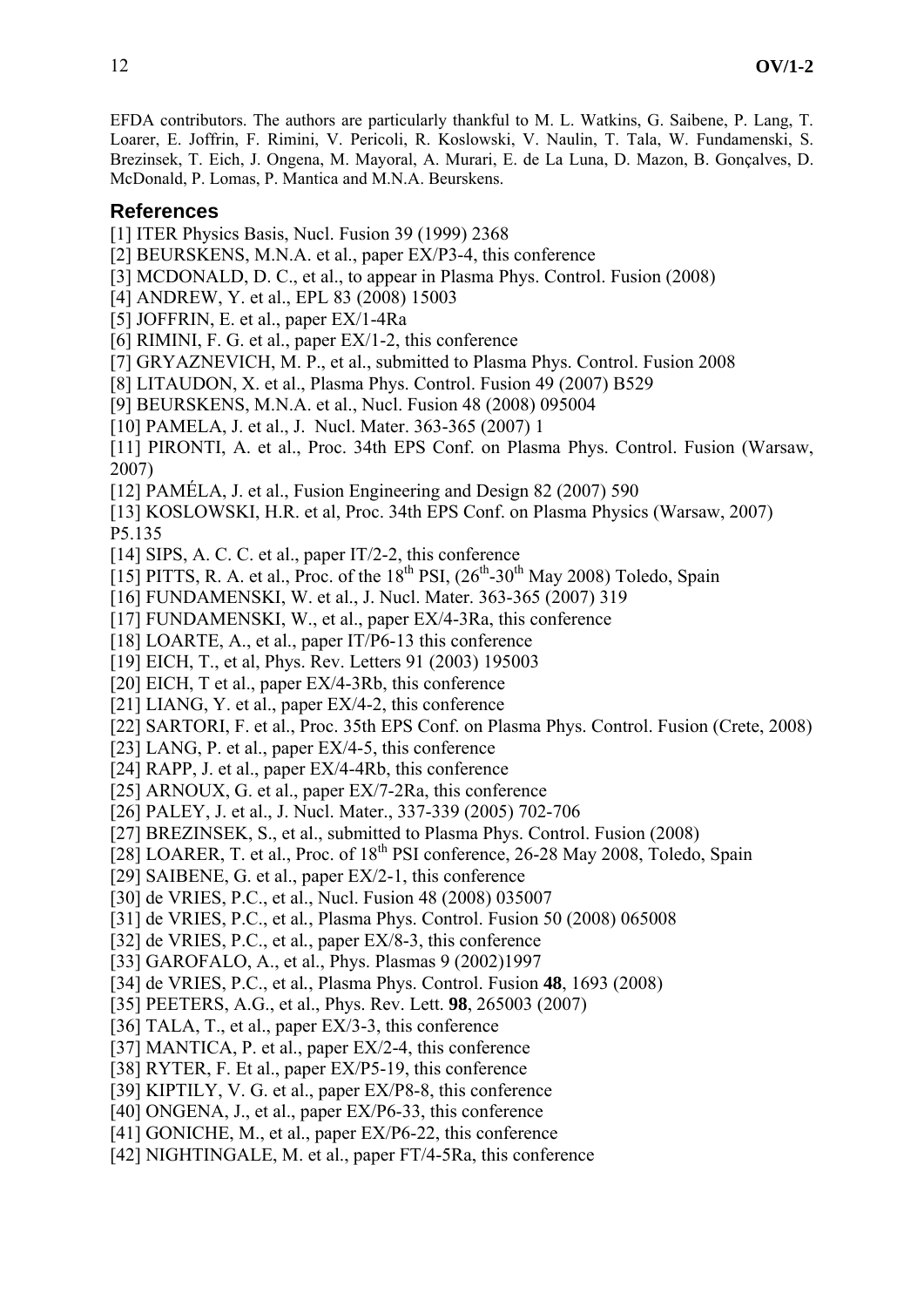#### **Appendix: List of JET-EFDA Contributors**

G. Agarici<sup>3</sup>, M. Airila<sup>46</sup>, R. Akers<sup>37</sup>, Th. Alarcon<sup>3</sup>, R. Albanese<sup>23</sup>, A. Alexeev<sup>68</sup>, A. Alfier <sup>22</sup>, P. Allan <sup>37</sup>, S. Almaviva <sup>26</sup>, A. Alonso <sup>54</sup>, M. Alonso <sup>1</sup>, B. Alper <sup>37</sup>, H. Altmann  $37$ , D. Alves  $1$ , G. Ambrosino  $23$ , V. Amosov  $68$ , G. Anda  $52$ , F. Andersson  $19$ , E. Andersson-Sundén  $^{16}$ , V. Andreev  $^{61}$ , P. L. Andrew  $^{37}$ , Y. Andrew  $^{37}$ , M. Angelone  $^{21}$ , A. Anghel  $^{63}$ , M. Anghel  $^{62}$ , C. Angioni  $^{56}$ , G. Apruzzese  $^{21}$ , N. Arcis  $^{37}$ , A. Argouach  $^3$ , M. Ariola  $^{23}$ , A. Armitano<sup>3</sup>, R. Armstrong<sup>34</sup>, G. Arnoux<sup>3, 37</sup>, S. Arshad<sup>44</sup>, G. Artaserse<sup>23</sup>, J. F. Artaud<sup>3</sup>, A. Ash  $^{37}$ , E. Asp<sup>4, 35</sup>, O. Asunta  $^{46}$ , C. V. Atanasiu  $^{63}$ , G. Atkins  $^{37}$ , M. D. Axton  $^{37}$ , A. Baciero  $^{54}$ , V. Bailescu  $^{65}$ , R. A. Baker  $^{37}$ , I. Balbao  $^{37}$ , N. Balshaw  $^{37}$ , J. W. Banks  $^{37}$ , Y. F. Baranov  $3^7$ , D. Barbier  $3^7$ ,  $35^7$ , I. L. Barlow  $3^7$ , M. A. Barnard  $3^7$ , R. Barnsley  $3^3$ , L. Barrena  $^{54}$ , V. Basiuk  $^3$ , G. Bateman  $^{55}$ , L. Baylor  $^{59}$ , P. S. Beaumont  $^{37}$ , K. Beausang  $^{34}$ , M. Bécoulet  $3^3$ , N. Bekris  $3^5$ ,  $43^3$ , M. Beldishevski  $3^7$ , A. C. Bell  $3^7$ , F. Belli  $2^1$ , P. S. A. Belo  $^1$ , P. E. Bennett<sup>37</sup>, N. A. Benterman <sup>37</sup>, G. Berger-By <sup>3</sup>, T. Bergkvist<sup>20</sup>, H. Berk <sup>69</sup>, B. Bertrand <sup>3</sup>, M. N. A. Beurskens <sup>37</sup>, B. Bieg<sup>7</sup>, T. M. Biewer <sup>59</sup>, M. Bigi<sup>22</sup>, R. Bilato <sup>56</sup>, J. Bizarro <sup>1</sup>, T. R. Blackman  $^{37}$ , P. Blanchard  $^{35}$ , E. Blanco  $^{54}$ , J. Blum  $^{53}$ , V. Bobkov  $^{56}$ , A. Boboc  $^{37}$ , D. Boilson  $^{34}$ , T. Bolzonella  $^{22}$ , G. Bonheure  $^2$ , X. Bonnin  $^3$ , D. Borba  $^{1}$ ,  $^{36}$ , A. Borthwick  $^{37}$ , C. Boulbe  $^{53}$ , C. Bourdelle  $^3$ , K. v. Bovert  $^{41}$ , M. Bowden  $^{37}$ , T. Boyce  $^{37}$ , H. J. Boyer  $^{37}$ , A. Bozhenkov<sup>41</sup>, R. J. Brade<sup>37</sup>, J. M. A. Bradshaw<sup>37</sup>, V. Braic<sup>64</sup>, G. C. Braithwaite<sup>37</sup>, B. Breizman  $^{69}$ , S. Bremond  $^3$ , P. D. Brennan  $^{37}$ , J. Breue  $^{39}$ , S. Brezinsek  $^{41}$ , M. D. J. Bright  $37$ , F. Briscoe  $37$ , M. Brix  $37$ , M. Brombin  $22$ , B. C. Brown  $37$ , D. P. D. Brown  $37$ , J. Brzozowski  $^{20}$ , J. Bucalossi  $^3$ , M. A. Buckley  $^{37}$ , T. Budd  $^{37}$ , R. V. Budny  $^{60}$ , P. Buratti  $^{21}$ , G. Burcea  $^{65}$ , P. R. Butcher  $^{37}$ , R. J. Buttery  $^{37}$ , R. Cação  $^1$ , G. Calabrò  $^{21}$ , C. P. Callaghan  $37$ , P. G. Camp  $37$ , D. C. Campling  $37$ , J. Canik  $59$ , A. J. Capel  $37$ , P. J. Card  $37$ , A. Cardinali <sup>21</sup>, P. Carman <sup>37</sup>, D. Carralero <sup>54</sup>, L. Carraro <sup>22</sup>, B. B. Carvalho <sup>1</sup>, A. Casati <sup>3</sup>, C. Castaldo <sup>21</sup>, J. Caughman <sup>59</sup>, R. Cavazzana<sup>22</sup>, M. Cavinato<sup>22</sup>, M. Cecconello<sup>15, 20</sup>, F. E. Cecil<sup>30</sup>, A. Cenedese  $^{22}$ , C. Centioli<sup>21</sup>, R. Cesario<sup>21</sup>, C. D. Challis<sup>37</sup>, M. Chandler<sup>37</sup>, C. Chang<sup>51</sup>, A. Chankin  $^{56}$ , I. T. Chapman  $^{37}$ , D. J. Child  $^{37}$ , P. Chiru  $^{63}$ , G. Chitarin  $^{22}$ , I. Chugonov  $^{50}$ , D. Ciric  $^{37}$ , R. H. Clarke  $^{37}$ , J. P. Coad  $^{37}$ , P. A. Coates  $^{37}$ , V. Coccorese  $^{23}$ ,  $^{35}$ , V. Cocilovo  $^{21}$ , S. Coda<sup> $4$ </sup>, R. Coelho<sup>1</sup>, I. Coffey<sup>33</sup>, L. Colas<sup>3</sup>, S. Collins<sup>37</sup>, S. Combs<sup>59</sup>, J. Compan<sup>40</sup>, J. E. Conboy  $37$ , S. Conroy  $15$ , N. Cook  $37$ , S. P. Cook  $37$ , D. Coombs  $37$ , S. R. Cooper  $37$ , Y. Corre  $^3$ , G. Corrigan  $^{37}$ , S. Cortes  $^1$ , D. Coster  $^{56}$ , G. F. Counsell  $^{37}$ , X. Coutois  $^3$ , M. Cox  $37$ , T. Craciunescu  $^{63}$ , S. Cramp  $^{37}$ , F. Crisanti  $^{21}$ , O. Croft  $^{37}$ , K. Crombe  $^{31}$ , B. J. Crowley  $37$ , N. Cruz<sup>1</sup>, L. Cupido<sup>1</sup>, M. Curuia<sup>62</sup>, R. A. Cusack  $37$ , A. Czarnecka<sup>7</sup>, S. Dalley  $37$ , E. T. Daly  $^{37}$ , A. Dalziel  $^{37}$ , D. Darrow  $^{60}$ , E. David  $^{62}$ , O. David  $^{28}$ , N. Davies  $^{37}$ , J. J. Davis  $37$ , C. Day  $43$ , I. E. Day  $37$ , M. R. de Baar  $38$ , E. de La Luna  $54$ , J. L. de Pablos  $54$ , G. De Temmerman<sup>4</sup>, P. C. de Vries<sup>37</sup>, R. De-Angelis<sup>21</sup>, F. Degli Agostini<sup>22</sup>, E. Delabie<sup>38</sup>, D. del-Castillo-Negrete  $^{59}$ , L. Delpech<sup>3</sup>, A. J. Denyer<sup>37</sup>, R. F. Denyer<sup>37</sup>, G. De-Tommasi<sup>23</sup>, S. Deveaux  $^{56}$ , L. Di Matteo  $^{21}$ , L. Di Pace  $^{21}$ , P. J. Dirken  $^{37}$ , A. Dnestrovskiy  $^{61}$ , K. Dominiczak  $^{39}$ , S. E. Dorling  $^{37}$ , D. Douai  $^3$ , A. P. Down  $^{37}$ , P. T. Doyle  $^{37}$ , V. Drozdov  $^{37}$ , P. Dumortier<sup>2</sup>, D. Dunai<sup>52</sup>, I. Duran<sup>6</sup>, F. Durodié<sup>2</sup>, R. Eaton<sup>37</sup>, T. Edlington<sup>37</sup>, A. M. Edwards  $^{37}$ , D. T. Edwards  $^{37}$ , P. K. Edwards  $^{37}$ , Th. Eich  $^{56}$ , A. Ekedahl  $^3$ , A. Elfimov  $^1$ , B. Ellingboe  $34$ , C. G. Elsmore  $37$ , B. Emmoth  $14$ , S. K. Erents  $37$ , G. Ericsson  $15$ , A. Eriksson  $^{19}$ , L. G. Eriksson<sup>3</sup>, B. Esposito<sup>21</sup>, H. G. Esser<sup>41</sup>, T. Estrada<sup>54</sup>, E. A. Evangelidis<sup>5</sup>, G. E. Evans  $^{37}$ , G. D. Ewart  $^{37}$ , D. T. Ewers  $^{37}$ , G. Falchetto  $^3$ , D. Falie  $^{66}$ , J. G. A. Fanthome  $^{37}$ , J. W. Farthing  $^{37}$ , A. Fasoli<sup>4</sup>, B. Faugeras  $^{53}$ , R. C. Felton  $^{37}$ , C. Fenzi<sup>3</sup>, H. Fernandes <sup>1</sup>, J. A. Ferreira  $^{54}$ , J. Ferreira<sup>1</sup>, J. Ferron  $^{45}$ , J. A. Fessey  $^{37}$ , L. Figini  $^{24}$ , A. Figueiredo<sup>1</sup>, J. Figueiredo<sup>1</sup>, P. Finburg<sup>37</sup>, K. H. Finken<sup>41</sup>, U. Fischer<sup>43</sup>, N. Fitzgerald<sup>34</sup>, J. Flanagan<sup>37</sup>, C. Fleming  $^{37}$ , A. Fonseca  $^1$ , A. D. Forbes  $^{37}$ , O. Ford  $^{47}$ , D. Fraboulet  $^3$ ,  $^{35}$ , R. J. Francis  $^{37}$ , J. P. Friconneau  $^{28}$ , D. Frigione  $^{21}$ ,  $^{35}$ , J. C. Fuchs  $^{56}$ , K. Fullard  $^{37}$ , W. Fundamenski  $^{37}$ , J. Gafert  $^{56}$ , K. Gál  $^{52}$ , R. Galvão  $^1$ , S. Garavaglia  $^{24}$ , X. Garbet  $^3$ , J. Garcia  $^3$ , M. Garcia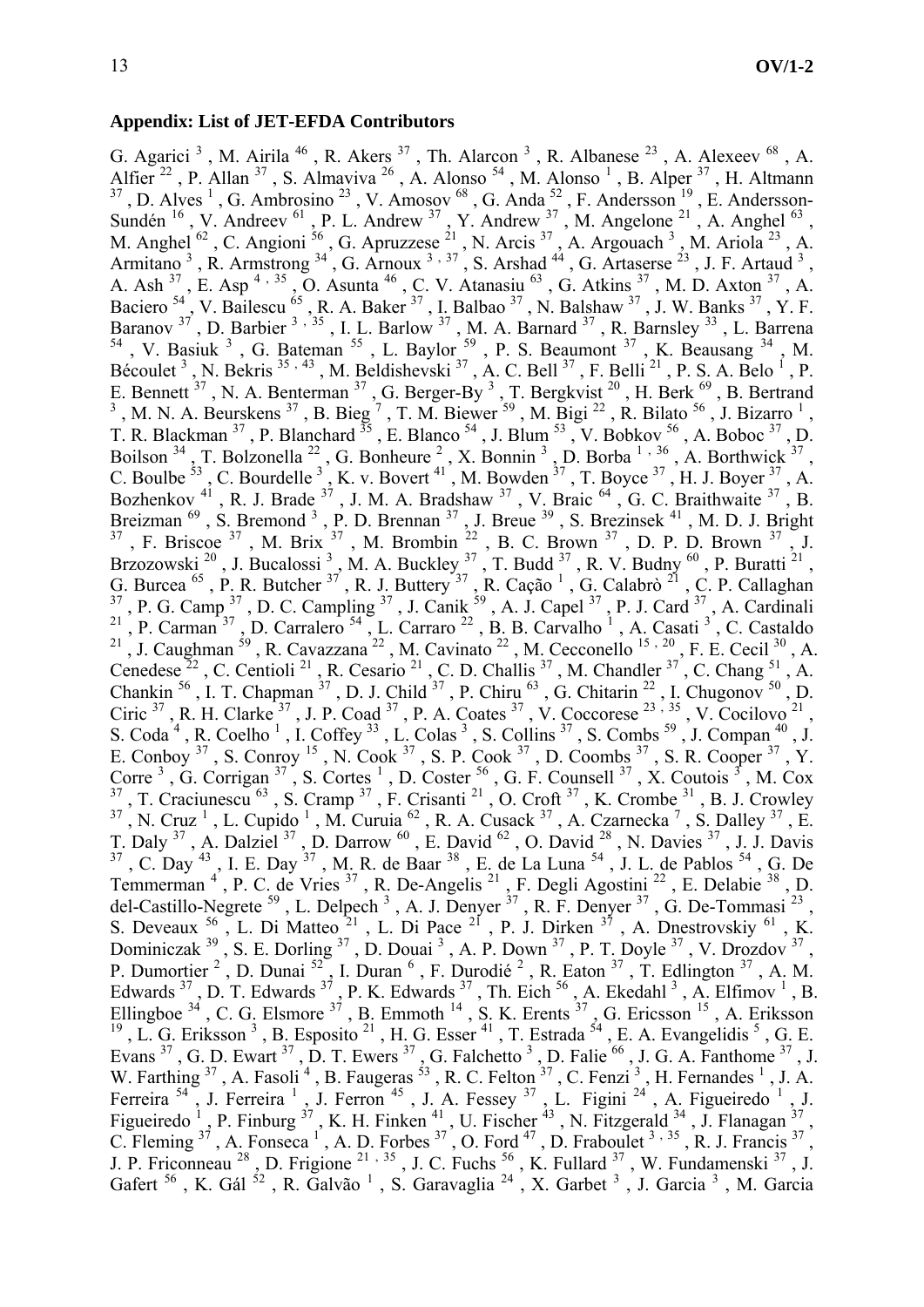Munoz  $^{56}$ , W. Gardner  $^{59}$ , D. Garnier  $^3$ , L. Garzotti  $^{37}$ , M. Gatu-Johnson  $^{15}$ , E. Gauthier  $^3$ , J. W. Gaze  $^{37}$ , D. F. Gear  $^{37}$ , J. Gedney  $^{37}$ , S. J. Gee  $^{37}$ , E. Genangeli  $^{21}$ ,  $^{35}$ , S. Gerasimov  $^{37}$ , A. Geraud  $3^3$ , M. Gherendi  $^{63}$ , C. S. Gibson  $^{37}$ , S. J. Gilligan  $^{37}$ , C. G. Gimblett  $^{37}$ , D. Gin  $^{50}$ , E. Giovannozzi  $^{21}$ , C. Giroud  $^{37}$ , G. Giruzzi  $^3$ , S. Glowacz<sup>7</sup>, J. Godwin  $^{37}$ , J. K. Goff  $^{37}$ , P. Gohil<sup>45</sup>, V. Goloborod'ko<sup>10</sup>, B. Gonçalves<sup>1</sup>, M. Goniche<sup>3</sup>, A. Goodyear<sup>37</sup>, N. Gorelenkov  $^{60}$ , G. Gorini <sup>24</sup>, R. Goulding  $^{59}$ , B. Graham  $^{37}$ , D. Graham  $^{37}$ , M. E. Graham  $^{37}$ , G. Granucci  $^{24}$ , J. Graves  $^4$ , N. R. Green  $^{37}$ , H. Greuner  $^{56}$ , E. Grigore  $^{63}$ , F. S. Griph  $^{37}$ , C. Grisolia<sup>3</sup>, G. Gros<sup>3</sup>, G. Grossetti<sup>24</sup>, S. Grünhagen<sup>43</sup>, M. P. Gryaznevich<sup>37</sup>, R. Guirlet<sup>3</sup>, B. Gulejova<sup>4</sup>, J. Gunn<sup>3</sup>, P. Guzdar<sup>48</sup>, P. Hacek<sup>6</sup>, L. J. Hackett<sup>37</sup>, S. Hacquin<sup>3</sup>, B. Haist  $^{37}$ , A. Hakola  $^{46}$ , S. J. Hall  $^{37}$ , S. P. Hallworth Cook  $^{37}$ , D. T. Hamilton  $^{37}$ , R. C. Handley  $^{37}$ , S. Harding  $^{37}$ , J. D. W. Harling  $^{37}$ , M. J. Harvey  $^{37}$ , T. D. V. Haupt  $^{37}$ , N. C. Hawkes  $^{37}$ , J. H. Hay  $37$ , N. Hayashi  $51$ , P. W. Haydon  $37$ , I. R. Hayward  $37$ , P. J. L. Heesterman  $37$ , W. Heidbrink  $^{60}$ , J. Heikkinen  $^{71}$ , C. Hellesen  $^{15}$ , T. Hellsten  $^{20}$ , O. N. Hemming  $^{37}$ , T. C. Hender  $^{37}$ , V. Hennion  $^3$ ,  $^{35}$ , C. Hidalgo  $^{54}$ , S. Higashijima  $^{51}$ , J. W. Hill  $^{37}$ , K. Hill  $^{60}$ , M. Hill  $^{37}$ , J. Hillairet  $^3$ , D. Hillis  $^{59}$ , T. Hirai  $^{40}$ , M. Hitchin  $^{37}$ , J. Hobirk  $^{56}$ , C. Hogan  $^{59}$ , C. H. A. Hogben  $^{37}$ , G. M. D. Hogeweij  $^{38}$ , I. C. Hollingham  $^{37}$ , K. Holmström  $^{20}$ , D. A. Homfray  $37$ , G. Honeyands  $37$ , S. H. Hong  $3$ , C. Hopf  $56$ , B. A. Horn  $37$ , A. R. Horton  $37$ , L. D. Horton  $^{56}$ , S. P. Hotchin<sup>37</sup>, M. R. Hough<sup>37</sup>, W. Houlberg<sup>59</sup>, D. F. Howell<sup>37</sup>, M. Hron<sup>6</sup>, A. Huber  $^{41}$ , T. M. Huddleston  $^{37}$ , Z. Hudson  $^{37}$ , M. Hughes  $^{37}$ , M. Hühnerbein  $^{39}$ , C. C. Hume  $^{37}$ , A. J. Hunt  $^{37}$ , C. L. Hunter  $^{37}$ , T. S. Hutchinson  $^{37}$ , S. Huygen  $^2$ , G. Huysmans  $^3$ , V. Hynönen  $^{46}$ , S. Ide  $^{51}$ , R. Igreja<sup>1</sup>, F. Imbeaux<sup>3</sup>, E. Ivings<sup>37</sup>, S. Jachmich<sup>2</sup>, G. Jackson<sup>45</sup>, P. Jacquet <sup>37</sup>, K. Jakubowska <sup>18</sup>, M. Jakubowski <sup>41, 57</sup>, P. V. James <sup>37</sup>, R. J. E. Jaspers <sup>38</sup>, S. Jednorog <sup>7</sup>, I. Jenkins <sup>37</sup>, M. A. C. Jennison <sup>37</sup>, C. Jeskins <sup>37</sup>, E. Joffrin <sup>3, 35</sup>, M. F. Johnson <sup>37</sup>, R. Johnson  $^{37}$ , T. Johnson  $^{20}$ , D. Jolovic  $^{41}$ , E. M. Jones  $^{37}$ , G. Jones  $^{37}$ , H. D. Jones  $^{37}$ , T. T. C. Jones  $37$ , C. Jupén  $17$ , I. Kachtchouk  $68$ , J. Kaczmarczyk  $7$ , J. Källne  $13$ , D. Kalupin  $41$ , S. Kálvin  $^{52}$ , G. Kamelander  $^{10}$ , R. Kamendje  $^{9}$ ,  $^{35}$ , S. Karttunen  $^{71}$ , I. Katramados  $^{37}$ , M. Kaufmann  $^{56}$ , G. Kaveney  $^{37}$ , A. S. Kaye  $^{37}$ , M. J. Kear  $^{37}$ , D. L. Keeling  $^{37}$ , D. Kelliher  $^{34}$ , N. G. Kidd  $^{37}$ , R. F. King  $^{37}$ , D. J. Kinna  $^{37}$ , V. Kiptily  $^{37}$ , G. Kirnev  $^{61}$ , N. Kirneva  $^{61}$ , A. Kirschner  $^{41}$ , G. Kiss  $^{41}$ , T. Kiviniemi  $^{46}$ , A. Klein  $^{58}$ , M. Knaup  $^{41}$ , K. kneuper  $^{37}$ , H. Kneupner<sup>41</sup>, P. J. Knight<sup>37</sup>, S. J. Knipe<sup>37</sup>, M. Kocan<sup>3</sup>, F. Köchl<sup>10</sup>, G. Kocsis<sup>52</sup>, C. Konz  $^{56}$ , T. Koppitz  $^{42}$ , A. Korotkov  $^{37}$ , H. R. Koslowski  $^{41}$ , V. Kotov  $^{41}$ , M. D. Kovari  $^{37}$ , K. Kovarik <sup>6</sup>, G. Kramer <sup>60</sup>, A. Krasilnikov <sup>68</sup>, V. Krasilnikov <sup>68</sup>, A. Kreter <sup>41</sup>, K. Krieger <sup>56</sup>, A. Kritz<sup>55</sup>, Y. Krivchenkov<sup>37</sup>, M. Krychowiak<sup>57</sup>, S. Krylov<sup>61</sup>, I. Ksiazek<sup>7</sup>, M. Kubic<sup>6</sup>, S. Kuhn <sup>10</sup>, W. Kühnlein <sup>39</sup>, T. Kurki-Suonio <sup>46</sup>, A. Kurowski<sup>7</sup>, B. Kuteev <sup>61</sup>, R. La Haye <sup>45</sup>, A. Lachichi <sup>37</sup>, N. Lam<sup>37</sup>, P. Lang <sup>56</sup>, M. T. Large <sup>37</sup>, I. Lassiwe <sup>41</sup>, J. R. Last <sup>37</sup>, L. Lauro Taroni<sup>22</sup>, K. D. Lawson<sup>37</sup>, M. Laxåback<sup>20, 35</sup>, R. A. Layne<sup>37</sup>, E. Lazzaro<sup>24</sup>, F. Le Guern  $^3$ , B. LeBlanc  $^{60}$ , H. J. Leggate  $^{37}$ , M. Lehnen  $^{41}$ , I. Lengar  $^8$ , M. Lennholm  $^3$ , E. Lerche<sup>2</sup>, C. N. Lescure<sup>37</sup>, A. Li Puma<sup>3</sup>, Y. Liang<sup>41</sup>, J. Likonen<sup>71</sup>, J. Linke<sup>40</sup>, S. A. Linstead  $37$ , X. Litaudon  $3$ , Y. Liu  $37$ , Y.Q. Liu  $^{12}$ , C. Llewellyn Smith  $37$ , T. Loarer  $3$ , R. C. Lobel  $^{37}$ , P. J. Lomas  $^{37}$ , F. D. Long  $^{37}$ , J. Lönnroth  $^{46}$ , D. J. Looker  $^{37}$ , M. J. Loughlin  $^{37}$ , A. B. Loving  $3^7$ , T. Luce  $4^5$ , R. M. A. Lucock  $3^7$ , A. M. Lungu  $6^3$ , C. P. Lungu  $6^3$ , P. Macheta  $^{37}$ , A. S. Mackenzie  $^{37}$ , M. Macrae  $^{37}$ , G. Maddaluno  $^{21}$ , G. P. Maddison  $^{37}$ , J. Madsen  $^{11}$ , P. Maget<sup>3</sup>, C. Maggi <sup>56</sup>, H. Maier <sup>56</sup>, J. Mailloux<sup>37</sup>, M. Makowski<sup>45</sup>, C. J. Manning<sup>37</sup>, M. Mansfield  $34$ , M. E. Manso  $1$ , P. Mantica  $24$ , M. Mantsinen  $46$ , M. Maraschek  $56$ , C. Marchetto<sup>24</sup>, M. A. Marchitti<sup>23</sup>, J. L. Marechal<sup>3</sup>, M. Marinelli<sup>26</sup>, A. Marinoni<sup>4</sup>, M. Marinucci<sup>21</sup>, J. Märki<sup>4</sup>, D. Marocco<sup>21</sup>, C. A. Marren<sup>37</sup>, D. L. Martin<sup>37</sup>, D. Martin<sup>37</sup>, G. Martin  $3, 35$ , Y. Martin  $4$ , K. Masaki  $51$ , M. Maslov  $4$ , A. Matilal  $37$ , M. Mattei  $23$ , G. F. Matthews  $^{37}$ , A. Maviglia  $^{23}$ , C. R. May  $^{37}$ , M. Mayer  $^{56}$ , M. L. Mayoral  $^{37}$ , D. Mazon  $^3$ , C. Mazzotta  $^{21}$ , E. Mazzucato  $^{60}$ , P. McCarthy  $^{34}$ , K. G. McClements  $^{37}$ , K. McCormick  $^{56}$ , P. A. McCullen  $^{37}$ , D. McCune  $^{60}$ , D. C. McDonald  $^{37}$ , R. Mcgregor  $^{37}$ , J. P. Mckivitt  $^{37}$ , A.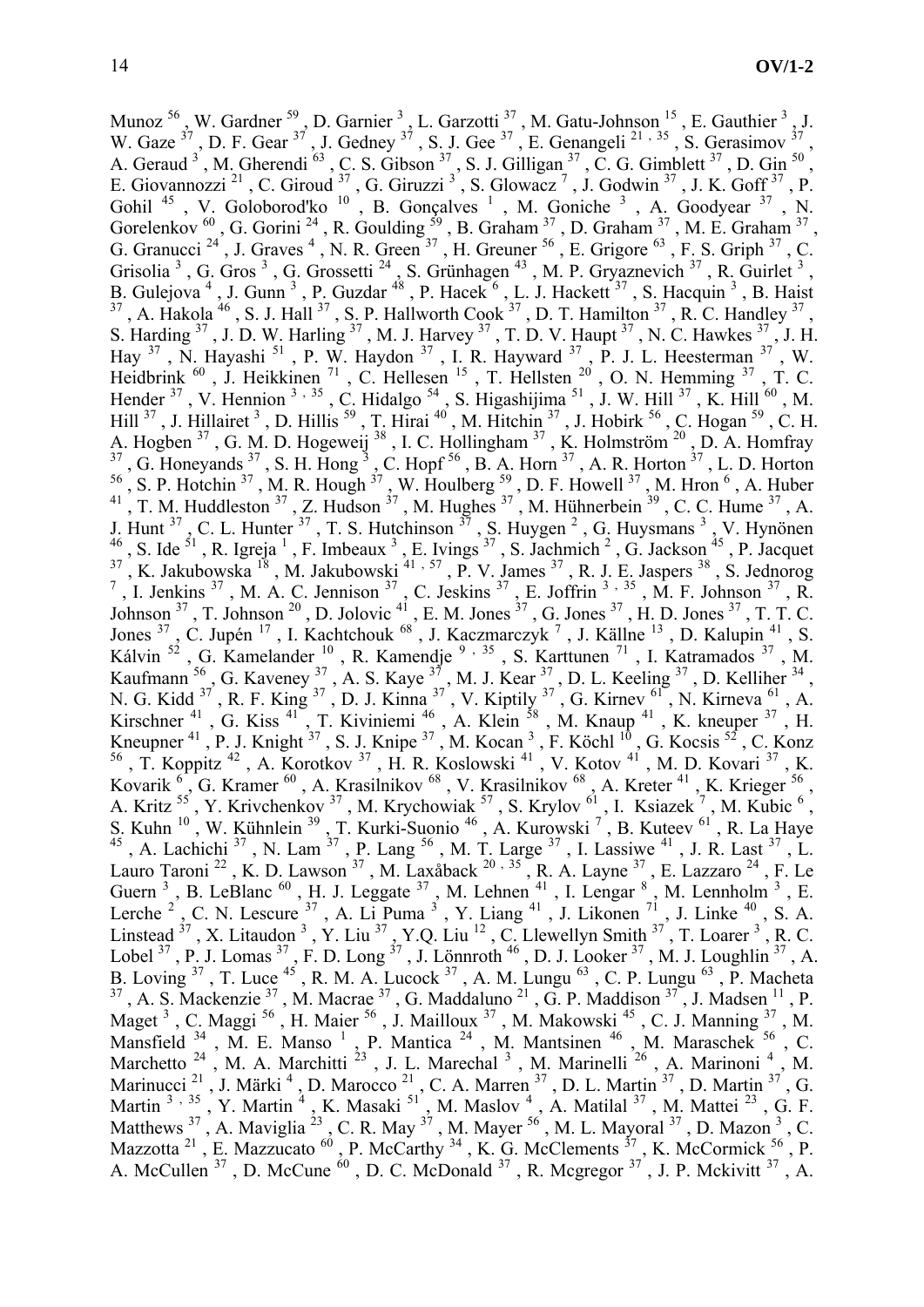Meakins  $^{37}$ , F. Medina  $^{54}$ , A. G. Meigs  $^{37}$ , M. Menard  $^{45}$ , L. Meneses  $^1$ , S. Menmuir  $^{18}$ , I. R. Merrigan  $37$ , Ph. Mertens  $41$ , A. Messiaen  $2$ , H. Meyer  $37$ , A. G. Miller  $37$ , S. F. Mills  $37$ , J. J. Milnes  $3^7$ , T. Mindham  $3^7$ , F. Mirizzi  $2^1$ , R. Mitteau  $3$ , J. Mlynar  $6$ , P. Mollard  $3$ , I. Monakhov  $37$ , P. Monier-Garbet  $3$ , R. Mooney  $37$ , S. Moradi  $67$ , D. Moreau  $3$ , Ph. Moreau  $3$ , L. Moreira  $^{37}$ , A. Morgan  $^{37}$ , P. D. Morgan  $^{37}$ , C. Morlock  $^{35}$ ,  $^{41}$ , A. W. Morris  $^{37}$ , G. L. Mort  $^{37}$ , C. Mrozek  $^{35}$ ,  $^{56}$ , A. Mueck  $^4$ , H. W. Müller  $^{56}$ , M. Murakami  $^{59}$ , A. Murari  $^{22}$ , I. Mustata  $^{63}$ , F. Nabais  $^1$ , E. Nardon  $^{37}$ , E. Nardon  $^3$ , G. Nash  $^{37}$ , V. Naulin  $^{11}$ , M. F. F. Nave  $^1$ , R. Nazikian  $^{60}$ , I. Nedzelski  $^1$ , C. R. Negus  $^{37}$ , J. D. Neilson  $^{37}$ , A. Neto  $^1$ , R. Neu Neubauer  $^{41}$ , G. J. Newbert  $^{37}$ , M. Newman  $^{37}$ , K. J. Nicholls  $^{37}$ , A. Nicolai  $^{41}$ , L. Nicolas  $^3$ , P. Nieckchen  $^{35}$ ,  $^{56}$ , A. H. Nielsen  $^{11}$ , S. K. Nielsen  $^{11}$ , M. P. S. Nightingale  $^{37}$ , C. Noble  $^{37}$ , M. Nora  $^{46}$ , H. Nordman  $^{19}$ , M. Norman  $^{37}$ , C. Norris  $^{35}$ ,  $^{37}$ , J-M. Noterdaeme  $^{56}$ , S. Nowak <sup>24</sup>, I. Nunes <sup>1, 35</sup>, F. Ognissanto <sup>24</sup>, T. O'Gorman <sup>34</sup>, A. Oleynikov <sup>68</sup>, M. O'Mullane <sup>32</sup>, J. Ongena<sup>2</sup>, F. Orsitto<sup>21</sup>, O. I. Oswuigwe<sup>37</sup>, M. Ottaviani<sup>3</sup>, N. Oyama<sup>51</sup>, D. Pacella<sup>21</sup>, K. Paget  $^{37}$ , J. Pamela  $^3$ , J. Paméla  $^{36}$ , R. Panek  $^6$ , L. Pangione  $^{37}$ , A. Panin  $^{41}$ , Th. Panis  $^4$ , A. Pankin  $^{60}$ , A. Pantea  $^{63}$ , V. Parail  $^{37}$ , Th. Parisot  $^3$ , A. Parkin  $^{37}$ , A. Parsloe  $^{37}$ , B. T. Parsons  $37$ , R. Pasqualotto  $22$ , P. Pastor  $3$ , R. Paterson  $37$ , D. Peach  $37$ , R. J. H. Pearce  $37$ , B. J. Pearson  $^{37}$ , I. J. Pearson  $^{37}$ , L. C. Pedrick  $^{37}$ , M. A. Pedrosa  $^{54}$ , B. Pegourie  $^3$ , R. Pereira  $^1$ , E. Perelli Cippo  $^{24}$ , G. Pereverzev  $^{56}$ , A. Perevezentsev  $^{37}$ , C. Perez von Thun  $^{37}$ , Ch. Perez von Thun  $^{56}$ , V. Pericoli-Ridolfini<sup>21</sup>, A. Perona<sup>25</sup>, Y. Perrot<sup>28</sup>, S. Peruzzo<sup>22</sup>, G. Petravich  $^{52}$ , L. Petrizzi<sup>21</sup>, V. Petrov<sup>68</sup>, V. Petrzilka<sup>6</sup>, V. Phillips<sup>41</sup>, G. Piazza<sup>43</sup>, F. Piccolo<sup>37</sup>, A. Pietropaolo  $^{24}$ , M. Pillon  $^{21}$ , S. D. Pinches  $^{37}$ , T. Pinna  $^{21}$ , G. Pintsuk  $^{40}$ , A. Pironti  $^{23}$ , R. Pitts  $\frac{4}{3}$ , V. Plyusnin  $\frac{1}{3}$ , N. Pomaro  $\frac{22}{3}$ , O. Pompilian  $\frac{63}{3}$ , L. Poncet  $\frac{3}{3}$ , P. J. Pool  $\frac{37}{3}$ , S. Popovichev  $37$ , F. Porcelli  $25$ , M. T. Porfiri  $21$ , C. Portafaix  $3$ , A. Pospieszczyk  $41$ , G. Prestopino  $^{26}$ , P. Prior  $^{37}$ , R. Prokopowicz<sup>7</sup>, I. Proverbio  $^{24}$ , R. Pugno  $^{56}$ , M. E. Puiatti  $^{22}$ , K. Purahoo  $37$ , V. Pustovitov  $68$ , Th. Pütterich  $56$ , D. Püttmann-Kneupner  $41$ , A. Quercia  $23$ , E. Rachlew  $^{18}$ , M. S. J. Rainford  $^{37}$ , G. Ramogida  $^{21}$ , K. Rantamäki  $^{71}$ , J. Rapp  $^{41}$ , J. J. Rasmussen  $^{11}$ , G Rattá  $^{54}$ , G. Ravera  $^{21}$ , M. Reich  $^{56}$ , R. Reichle  $^3$ , R. Reiss  $^3$ , D. Reiter  $^{41}$ , D. Rendell  $^{37}$ , C. Reux  $^3$ , T. T. Ribeiro  $^1$ , V. Riccardo  $^{37}$ , F. G. Rimini  $^3$ , M. Riva  $^{21}$ , J. E. C. Roberts  $37$ , R. J. Robins  $37$ , D. S. Robinson  $37$ , S. A. Robinson  $37$ , D. W. Robson  $37$ , H. Roche<sup>3</sup>, M. Rödig<sup>39</sup>, V. Rohde<sup>56</sup>, A. Rolfe<sup>37</sup>, F. Romanelli<sup>21, 35</sup>, M. Romanelli<sup>37</sup>, A. Romano<sup>21</sup>, J. Romero<sup>54</sup>, E. Ronchi<sup>15</sup>, S. Rosanvallon<sup>3</sup>, Ch. Roux<sup>3</sup>, S. Rowe<sup>37</sup>, M. Rubel  $^{20}$ , L. Ruchko  $^1$ , C. Ruset  $^{63}$ , M. Russell  $^{37}$ , A. Ruth  $^{34}$ , L. Ryc  $^7$ , A. Rydzy  $^{21}$ , F. Ryter  $^{56}$ , J. Rzadkiewicz<sup>7</sup>, S. Saarelma<sup>37</sup>, F. Sabathier<sup>3</sup>, R. Sabot<sup>3</sup>, S. Sadakov<sup>41</sup>, P. Sagar  $37$ , G. Saibene  $44$ , A. Saille  $3$ , F. Saint-Laurent  $3$ , M. Tsalas  $35$ , A. Salmi  $46$ , R. Salomaa<sup>46</sup>, F. Salzedas<sup>1</sup>, U. Samm<sup>41</sup>, S. G. Sanders<sup>37</sup>, S. Sanders<sup>37</sup>, G. Sandford<sup>37</sup>, K. Sandland <sup>37</sup>, P. Sandquist<sup>19</sup>, D. E. G. Sands <sup>37</sup>, M. I. K. Santala <sup>46</sup>, F. Sartori <sup>37</sup>, R. Sartori <sup>44</sup>, O. Sauter <sup>4</sup>, A. Savelyev<sup>23</sup>, A. Savtchkov<sup>41</sup>, S. C. Scales <sup>37</sup>, A. Scarabosio<sup>4, 56</sup>, N. Schaefer<sup>3</sup>, Ch. Schlatter<sup>4</sup>, V. Schmidt<sup>22</sup>, M. Schneider<sup>3</sup>, M. Scholz<sup>7</sup>, K. Schöpf<sup>10</sup>, B. Schweer  $^{41}$ , J. Schweinzer  $^{56}$ , M. Seki  $^{51}$ , L. Semeraro  $^{21}$ , A. Semerok  $^{29}$ , G. Sergienko  $^{41}$ , F. Serra <sup>1</sup>, M. Sertoli <sup>56</sup>, M. M. J. Shannon  $37$ , S. E. Sharapov  $37$ , S. R. Shaw  $37$ , A. Shevelev  $50$ , R. Sievering  $42$ , C. A. Silva  $1$ , P. A. Simmons  $37$ , A. Simonetto  $24$ , D. Simpson  $37$ , S. Sipila  $^{46}$ , A. C. C. Sips  $^{56}$ , A. Sirinelli<sup>3</sup>, H. Sjöstrand<sup>15</sup>, D. Skopintsev<sup>68</sup>, P. G. Smith<sup>37</sup>, J. Snipes  $^{58}$ , L. Snoj  $^8$ , S. Snyder  $^{55}$ , S. Soare  $^{62}$ , E. R. Solano  $^{54}$ , P. Sonato  $^{22}$ , A. Sopplesa  $^{22}$ , J. Sousa<sup>1</sup>, C. B. C. Sowden  $3^7$ , C. Sozzi  $2^4$ , T. Spelzini  $3^7$ , J. Spence  $3^7$ , F. Spineanu  $6^3$ , P. Spuig<sup>3</sup>, A. Stäbler <sup>56</sup>, R. D. Stagg<sup>37</sup>, M. F. Stamp<sup>37</sup>, V. Stancalie <sup>63</sup>, P. Stangeby <sup>45</sup>, D. E. Starkey  $37$ , M. J. Stead  $37$ , A. V. Stephen  $37$ , A. L. Stevens  $37$ , J. Stober  $56$ , R. B. Stokes  $37$ , D. Stork  $3^7$ , D. Stoyanov  $2^7$ , J. Strachan  $60$ , P. Strand  $1^9$ , D. Strintzi  $^5$ , W. Studholme  $3^7$ , F. Subba  $^{25}$ , H. P. Summers  $^{32}$ , P. Sundelin  $^{20}$ , C. Surdu-Bob  $^{63}$ , E. Surrey  $^{37}$ , D. J. Sutton  $^{37}$ , J. Svensson  $^{56}$ , D. Swain  $^{59}$ , B. D. Syme  $^{37}$ , I. D. Symonds  $^{37}$ , T. Szepesi  $^{52}$ , A. Szydlowski  $^{7}$ , F. Tabares  $^{54}$ , H. Takenaga  $^{51}$ , T. Tala  $^{71}$ , A. R. Talbot  $^{37}$ , C. Taliercio  $^{22}$ , C. Tame  $^{37}$ , G.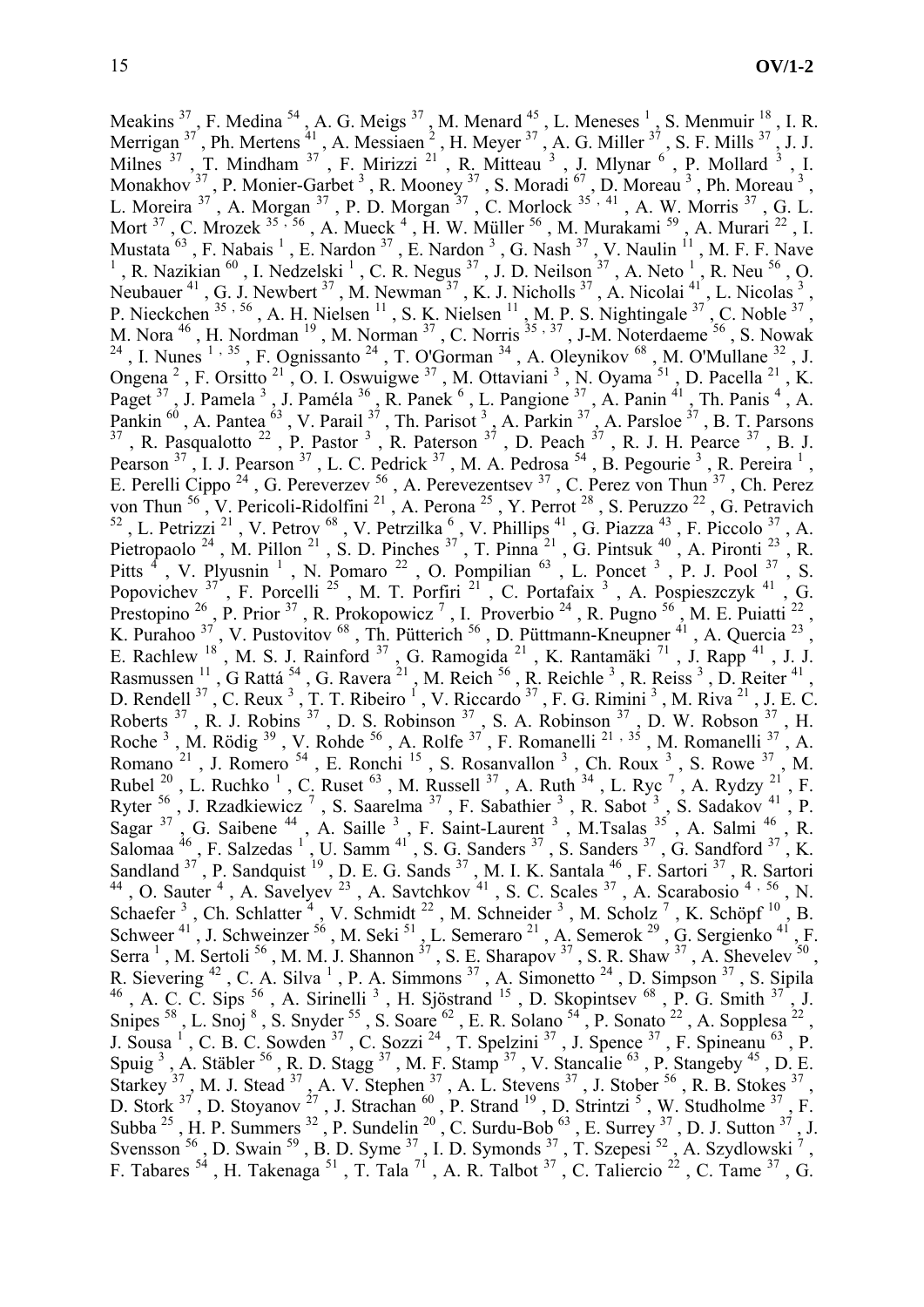Tardini  $^{56}$ , M. Tardocchi  $^{24}$ , G. Telesca  $^2$ , A. O. Terrington  $^{37}$ , D. Testa  $^4$ , J. M. Theis  $^3$ , J. D. Thomas  $^{37}$ , P. D. Thomas  $^{37}$ , P. R. Thomas  $^{44}$ , V. K. Thompson  $^{37}$ , A. Thyagaraja  $^{37}$ , P. A. Tigwell  $^{37}$ , I. Tiseanu  $^{63}$ , J. M. Todd  $^{37}$ , T. N. Todd  $^{37}$ , M. Z. Tokar  $^{41}$ , P. Trabuc  $^{3}$ , J. M. Travere  $^3$ , W. Treutterer  $^{56}$ , A. Trkov  $^8$ , M. Tsalas  $^5$ , H. Tsige-Tamirat  $^{43}$ , E. Tsitrone  $^3$ , D. Tskhakaya jun  $^{10}$ , O. Tudisco  $^{21}$ , S. Tugarinov  $^{68}$ , M. M. Turner  $^{34}$ , G. Turri  $^{4}$ , S. G. J. Tyrrell  $^{37}$ , N. Umeda  $^{51}$ , B. Unterberg  $^{41}$ , H. Urano  $^{51}$ , A. J. Urquhart  $^{37}$ , I. Uytdenhoven  $^{40}$ , A. P. Vadgama <sup>37</sup>, G. Vagliasindi <sup>21</sup>, M. Valisa <sup>22</sup>, M. Valovic <sup>37</sup>, D. Van Eester <sup>2</sup>, B. van Milligen  $^{5\bar{4}}$ , G .J. van Rooij  $^{38}$ , C. A. F. Varandas  $^1$ , S. Vartanian  $^3$ , J. Vega  $^{54}$ , J. M. Verger  $^3$ , C. Verona  $^{26}$ , Th. Versloot  $^{38}$ , M. Vervier  $^2$ , S. Villari  $^{21}$ , E. Villedieux  $^3$ , F. V E. Vince  $^{37}$ , G. J. Vine  $^{37}$ , E. Vitale  $^{21}$ , M. Vlad  $^{63}$ , I. Voitsekhovitch  $^{37}$ , M. Vrancken  $^2$ , K. Vulliez  $^3$ , A. D. Walden  $^{37}$ , C. W. F. Waldon  $^{37}$ , M. Walker  $^{37}$ , M. J. Walsh  $^{37}$ , J. Waterhouse  $37$ , M. L. Watkins  $35$ ,  $37$ , M. J. Watson  $37$ , M. W. Way  $37$ , C. R. Webb  $37$ , J. Weiland  $^{19}$ , H. Weisen  $^4$ , M. Weiszflog  $^{15}$ , R. Wenninger  $^{35}$ ,  $^{56}$ , A. T. West  $^{37}$ , J. M. Weulersse  $^{29}$  , B. Weyssow  $^{36}$  , M. R. Wheatley  $^{37}$  , A. D. Whiteford  $^{32}$  , A. M. Whitehead  $^{37}$  , A. G. Whitehurst  $^{37}$ , A. M. Widdowson  $^{37}$ , R.C. Wieggers  $^{38}$ , S. Wiesen  $^{41}$ , A. Wilson  $^{37}$ , D. J. Wilson  $37$ , D. Wilson  $37$ , H. R. Wilson  $37$ ,  $70$ , M. Wischmeier  $56$ , D. M. Witts  $37$ , R. C. Wolf<sup>41</sup>, G.M. Wright <sup>38</sup>, V. Yavorskij<sup>10</sup>, J. Yorkshades  $37$ , C. Young  $37$ , D. Young  $37$ , I. D. Young  $37$ , X. Yuhong  $2$ , L. Zabeo  $37$ , A. Zabolotsky  $4$ , R. Zagorski  $7, 36$ , L. Zakharov  $60$ , R. Zanino  $^{25}$ , V. Zaroschi $^{63}$ , K. D. Zastrow  $^{37}$ , B. Zefran  $^8$ , W. Zeidner  $^{56}$ , M. Zerbini  $^{21}$ , Y. Zhu<sup>49</sup>, O. Zimmermann<sup>41</sup>, V. Zoita<sup>63</sup>, S. Zoletnik<sup>52</sup>, W. Zwingman<sup>3</sup>

<sup>1</sup> Associação EURATOM/IST, Instituto de Plasmas e Fusão Nuclear, Instituto Superior Técnico, Av Rovisco Pais, 1049-001 Lisbon, Portugal,

<sup>2</sup> Association "EURATOM - Belgian State" Laboratory for Plasma Physics Koninklijke Militaire School - Ecole Royale Militaire Renaissancelaan 30 Avenue de la Renaissance B-1000 Brussels Belgium,

<sup>3</sup> Association EURATOM-CEA, CEA/DSM/IRFM, Cadarache 13108 Saint Paul Lez Durance, France,

<sup>4</sup> Association EURATOM-Confédération Suisse, Ecole Polytechnique Fédérale de Lausanne (EPFL), CRPP, CH-1015 Lausanne, Switzerland,

5 Association EURATOM-Hellenic Republic, NCSR "Demokritos"153 10, Agia Paraskevi Attica, Greece,

6 Association EURATOM-IPP.CR, Institute of Plasma Physics AS CR, Za Slovankou 3, 182 21 Praha 8, Czech Republic,

7 Association Euratom-IPPLM, Hery 23, 01-497 Warsaw, Poland,

8 Association EURATOM-MHST, Jozef Stefan Institute, Reactor Physics Department, Jamova 39, SI-1000 Ljubljana.

9 Association EURATOM-ÖAW, Institut für Theoretische Physik-Computational Physics, Technische Universität Graz, Petersgasse 16, A- 8010 Graz, Austria,

 $10$  Association EURATOM-Österreichische Akademie der Wissenschaften (ÖAW), Austria,

<sup>11</sup> Association EURATOM-Risø National Laboratory, Technical University of Denmark, P.O.Box 49, DK-4000 Roskilde, Denmark,

<sup>12</sup> Association EURATOM-VR, Department of Applied Mechanics, Chalmers University of Technology, SE-41296 Gothenburg, Sweden,

<sup>13</sup> Association EURATOM-VR, Department of Engineering Sciences, Uppsala University, SE-75120 Uppsala, Sweden ,

<sup>14</sup> Association EURATOM-VR, Department of Material Physics, ICT, KTH, SE-16440 Kista, Sweden,

<sup>15</sup> Association EURATOM-VR, Department of Physics and Astronomy, Uppsala University, SE-75120 Uppsala, Sweden,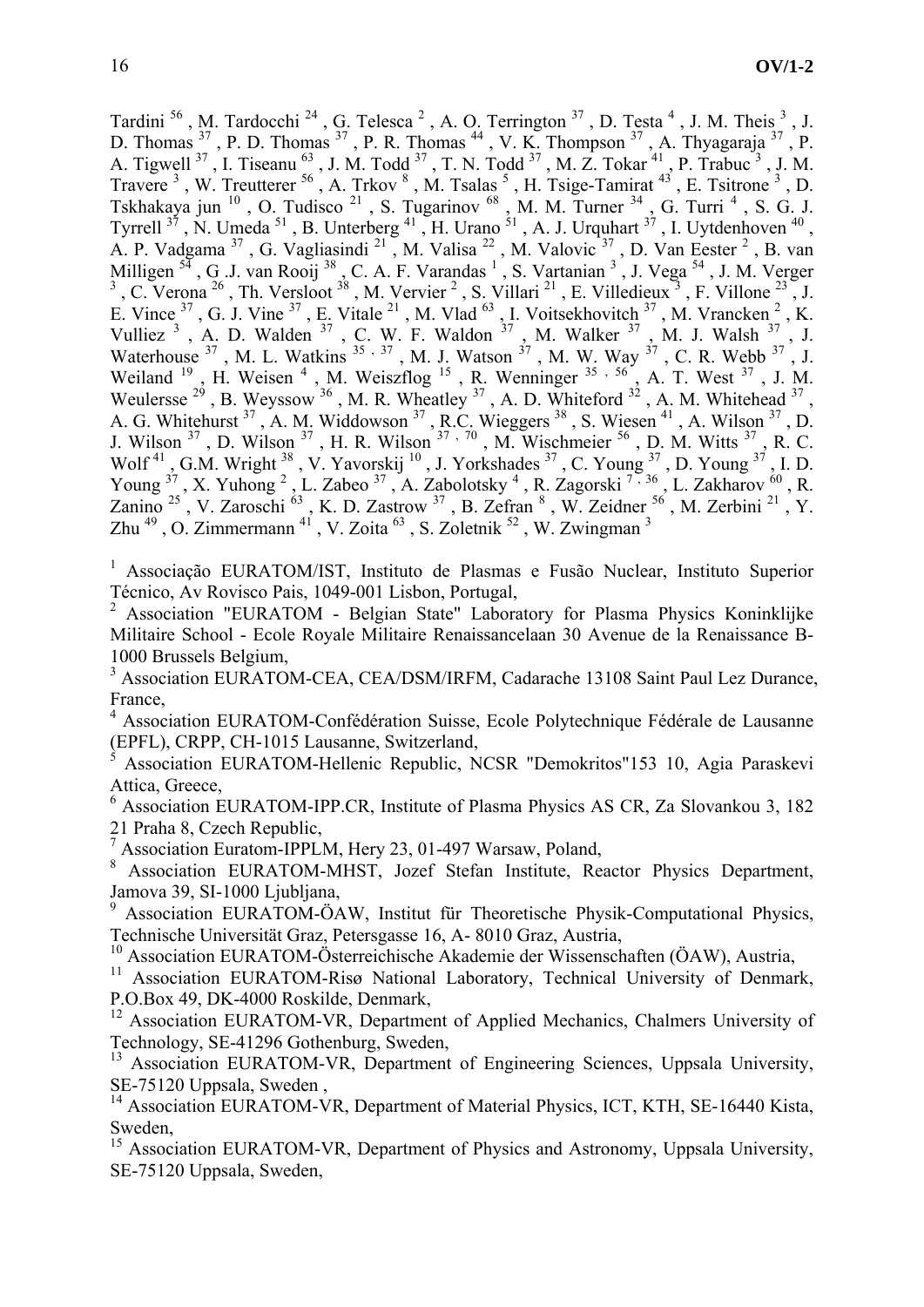- <sup>16</sup> Association EURATOM-VR, Department of Physics and Astronomy, Uppsala University, SE-75120 Uppsala, Sweden ,
- <sup>17</sup> Association EURATOM-VR, Department of Physics, Lund University, SE-22100 Lund, Sweden,
- <sup>18</sup> Association EURATOM-VR, Department of Physics, SCI, KTH, SE-10691 Stockholm, Sweden,
- Association EURATOM-VR, Department of Radio and Space Science, Chalmers University of Technology, SE-41296 Gothenburg, Sweden,
- <sup>20</sup> Association EURATOM-VR, Fusion Plasma Physics, EES, KTH, SE-10044 Stockholm, Sweden,
- <sup>21</sup> Associazione EURATOM-ENEA sulla Fusione, C.R. Frascati, Roma, Italy,
- 22 Associazione EURATOM-ENEA sulla Fusione, Consorzio RFX Padova, Italy,
- 23 Associazione EURATOM-ENEA sulla Fusione, CREATE, Italy.,
- 24 Associazione EURATOM-ENEA sulla Fusione, IFP Milano, Italy,
- 25 Associazione EURATOM-ENEA sulla Fusione, Politecnico di Torino, Italy,
- 26 Associazione EURATOM-ENEA sulla Fusione, Università di Roma, Italy,
- 27 Bulgarian Academy of Sciences, 6 Moskovsak Str., Sofia 1000, Bulgaria,
- <sup>28</sup> CEA/Fontenay aux Roses, B.P.6 F-92265 Fontenay-aux-roses CEDEX, France,
- 29 CEA/Saclay, F-91191 Gif-sur-Yvette CEDEX, France,
- 30 Colorado School of Mines, 1500 Illinois Street, Golden, CO 80401, Colorado, USA,
- <sup>31</sup> Department of Applied Physics UG (Ghent University) Rozier 44 B-9000 Ghent Belgium,
- $32$  Department of Physics and Applied Physics, University of Strathclyde, Glasgow, G4 ONG, UK,
- <sup>33</sup> Department of Pure and Applied Physics, Queens University, Belfast, BT7 1NN, UK,
- <sup>34</sup> Dublin City University (DCU), Ireland,
- <sup>35</sup> EFDA Close Support Unit, Culham Science Centre, Culham, OX14 3DB, UK,
- 36 EFDA Close Support Unit, D-85748 Garching, Germany,
- <sup>37</sup> Euratom/UKAEA Fusion Association, Culham Science Centre, Abingdon, Oxon, OX14 3DB, UK.,
- <sup>38</sup> FOM Institute for Plasma Physics Rijnhuizen, Association EURATOM-FOM, Trilateral Euregio Cluster, The Netherlands, (www.rijnh.nl),
- <sup>39</sup> Forschungszentrum Jülich GmbH, Fachbereich Betriebsdirektion, D-52425 Jülich, Germany ,
- 40 Forschungszentrum Jülich GmbH, Institut für Energieforschung Werkstoffstruktur und Eigenschaften, EURATOM-Assoziation, D-52425 Jülich, Germany,
- 41 Forschungszentrum Jülich GmbH, Institut für Plasmaphysik, EURATOM-Assoziation, Trilateral Euregio Cluster, D-52425 Jülich, Germany,
- 42 Forschungszentrum Jülich GmbH, Zentralabteilung Technologie, D-52425 Jülich, Germany,
- 43 Forschungszentrum Karlsruhe GmbH, P.O.Box 3640, D-76021 Karlsruhe, Germany,
- <sup>44</sup> Fusion for Energy Joint Undertaking, Josep Pl. 2, Torres Diagonal Litoral B3, 08019, Barcelona, Spain,
- 45 General Atomics, P.O.Box 85608, San Diego, CA 92186-5608, California, USA,
- 46 Helsinki University of Technology, Association EURATOM-Tekes, P.O.Box 4100, FIN-02015 TKK, Finland,
- 47 Imperial College, University of London, London, SW7 2AZ, UK,
- 48 Institute for Plasma Research, University of Maryland, College Park, MD 20742-3511, Maryland, USA,
- 49 Institute of Plasma Physics, Chinese Academy of Sciences Hefei 230031 China,
- 50 Ioffe Physico-Technical Institute, 26 Politekhnicheskaya, St Petersburg 194021, Russian Federation,